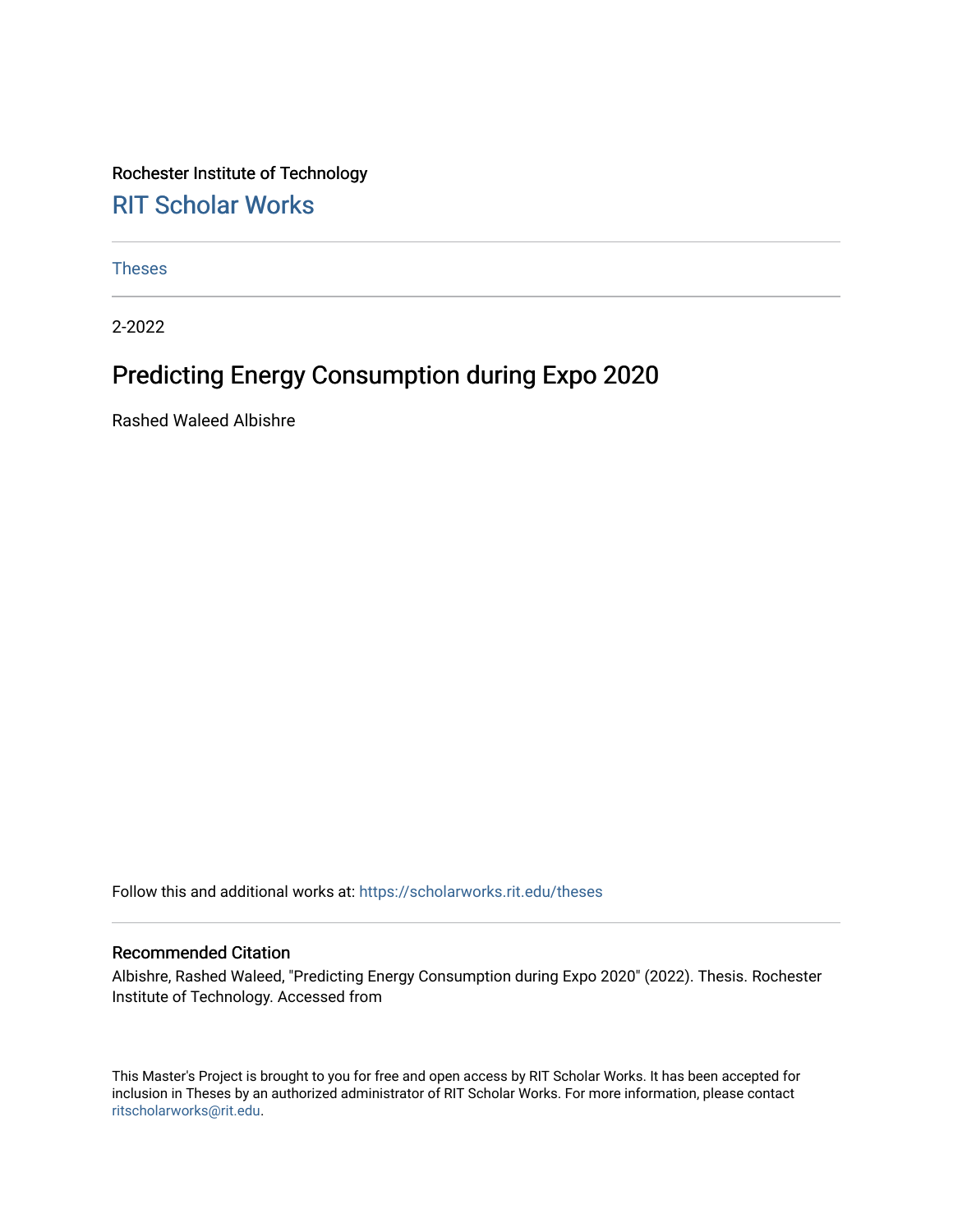# **RIT**

# <span id="page-1-0"></span>Predicting Energy Consumption during Expo 2020

by

# **Rashed Waleed Albishre**

**A Capstone Submitted in Partial Fulfilment of the Requirements for the** 

**Degree of Master of Science in Professional Studies:** 

**Data Analytics**

**Department of Graduate Programs & Research**

**Rochester Institute of Technology**

# **RIT Dubai**

**February 2022**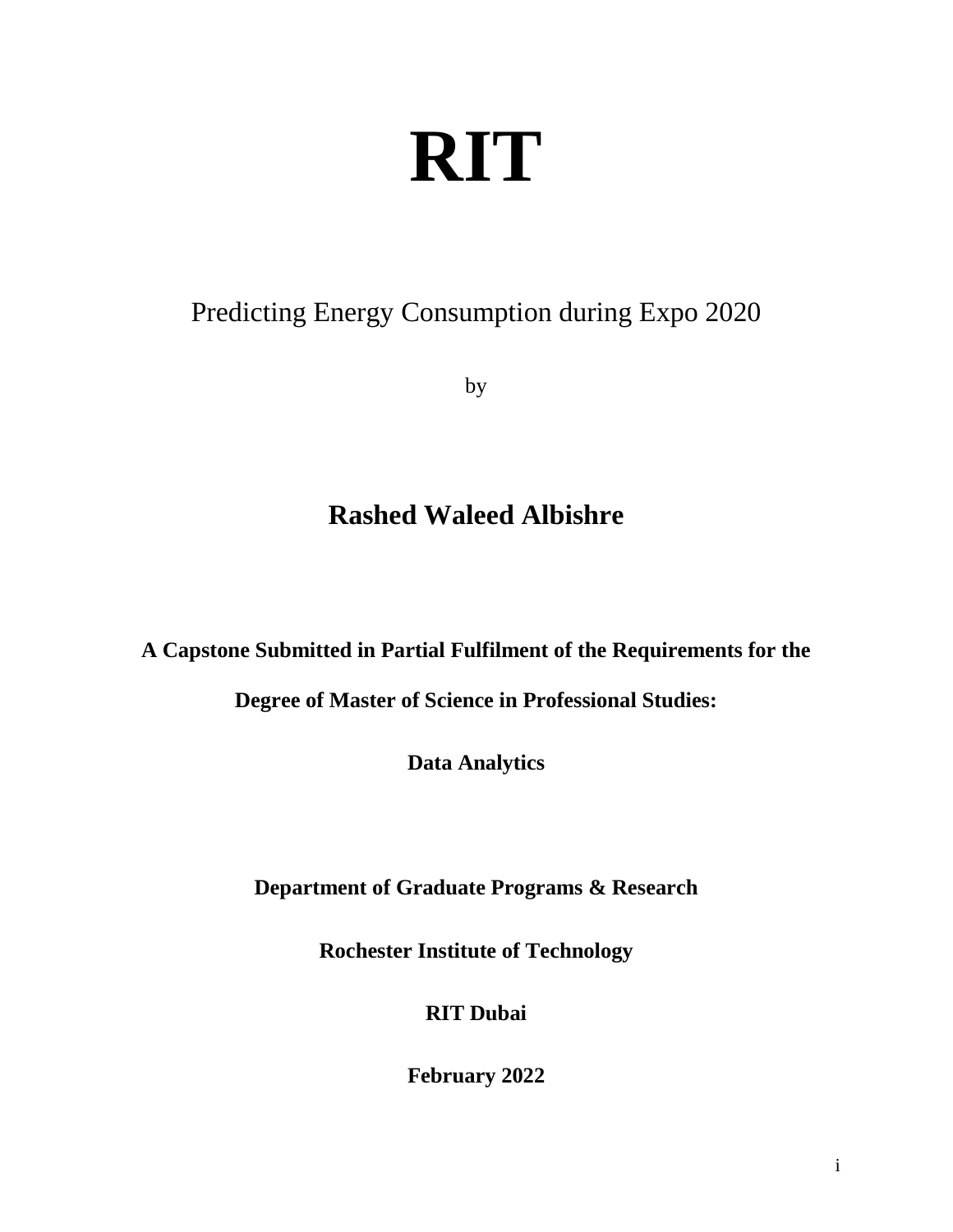# **RIT**

**Master of Science in Professional Studies:**

# **Data Analytics**

# **Graduate Capstone Approval**

Student Name**: Rashed Waleed Albishre**

Graduate Capstone Title**: Predicting Energy Consumption during Expo 2020**

**Graduate Capstone Committee:**

**Name:** Dr. Sanjay Modak **Date:** 

 **Chair of committee** 

**Name: Dr. Ehsan Warriachs Date:**

 **Member of committee**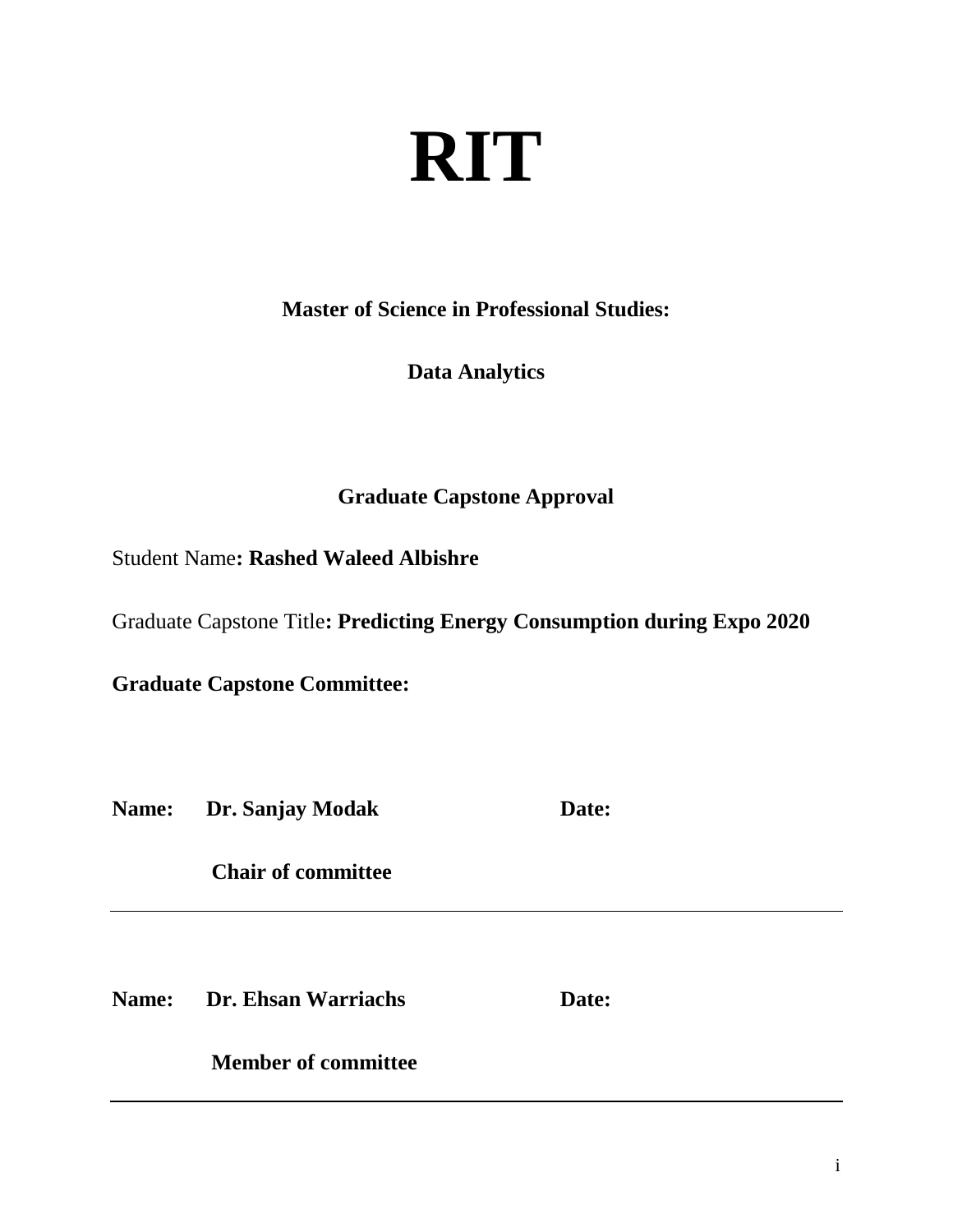## **Acknowledgments**

Firstly, I would like to thank Dr. Sanjay Modak and Dr. Ehsan Warriach, my mentor, for their great support, and I am grateful for the efforts they made to make this happen. Secondly, I would love to thank my family for the endless support they have shown throughout my studying years, and how they encouraged me to continue my higher education. I also want to acknowledge my classmates for all the help they have given during the program. Lastly, a special thanks to the university and everyone working in it for providing such an excellent education to their students.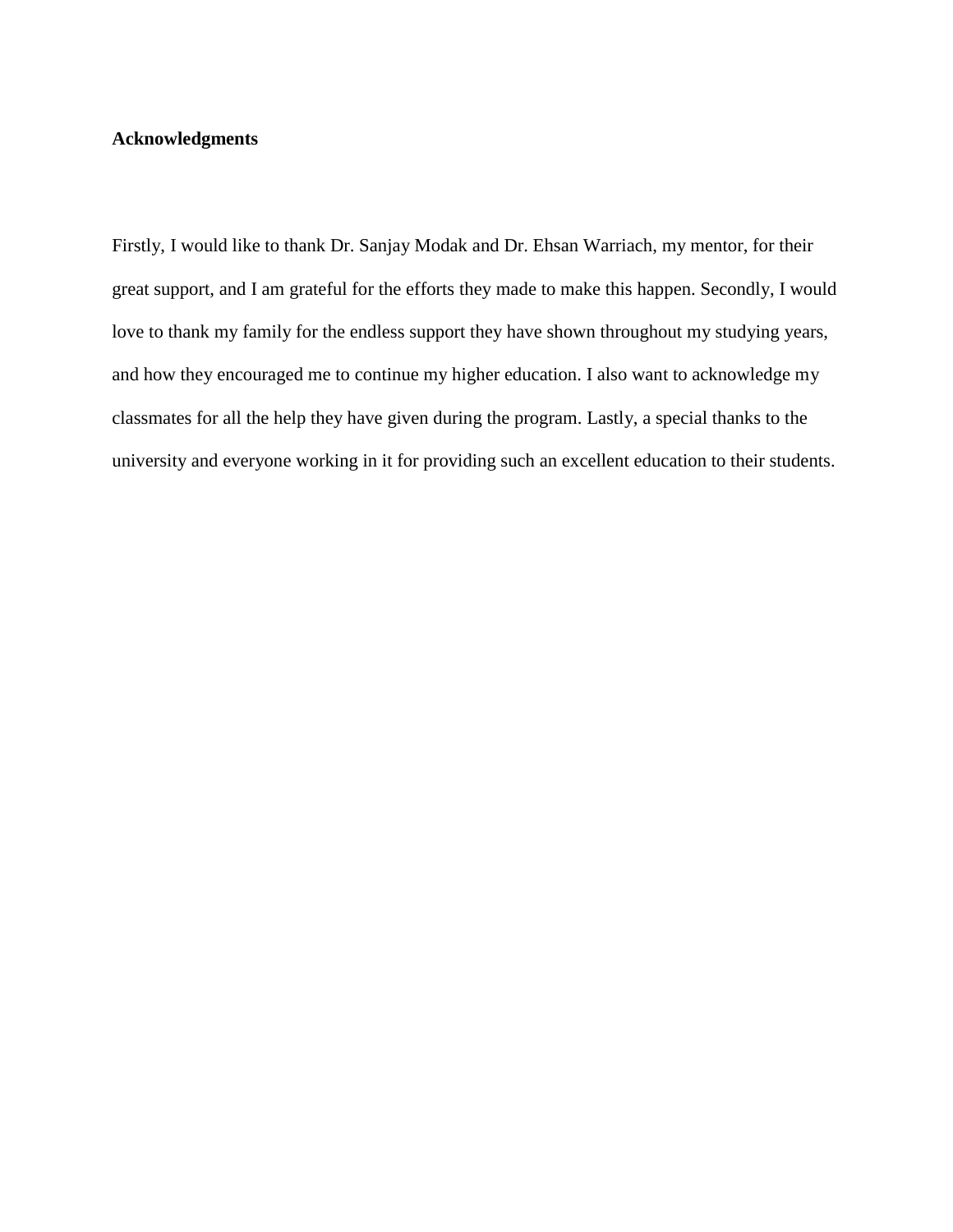#### <span id="page-4-0"></span>**Abstract**

The art of the Expo event is the bloom in the economy of the country where it is hosted along with the collaboration among the various areas of the country. Dubai availed the privilege of hosting Expo 2020. Dubai being a center of attention for tourist attraction and the growth in its economy, took pride in hosting the event while working on themes and ways to make the event stand out. Expo is known to bring visitors from around the world to one country for a duration of six months where the visitors are provided with an opportunity to enjoy the prestigious setup and festivities. While the event is successful in its ability to bring together people and work towards the enhancement of the economy in terms of the investments made and profits earned, one drawback resonates in the ways the energy is consumed. When focusing on Dubai as the host of the event, several key factors that are highlighted are the usage of various Expos and infrastructures to create a connection among communities while being able to accomplish and abide by the set goal and themes. However, in doing so the energy consumption seems to rise where several natural resources are used as well as impact on the environment is made. Thus, this report focuses on incorporating an econometric model to gain an insight to the growing energy demand. The model allows the user to evaluate the individual energy consumption demands by each of the involved infrastructures to reach a conclusion about the collective energy requirement. The proposal is then able to make suggestions about the ways that can be incorporated to limit the energy usage or to manage it in a wiser way.

*Keywords:* Machine Learning, Data Analysis, Dubai Expo, Energy Consumption, Prediction.

iii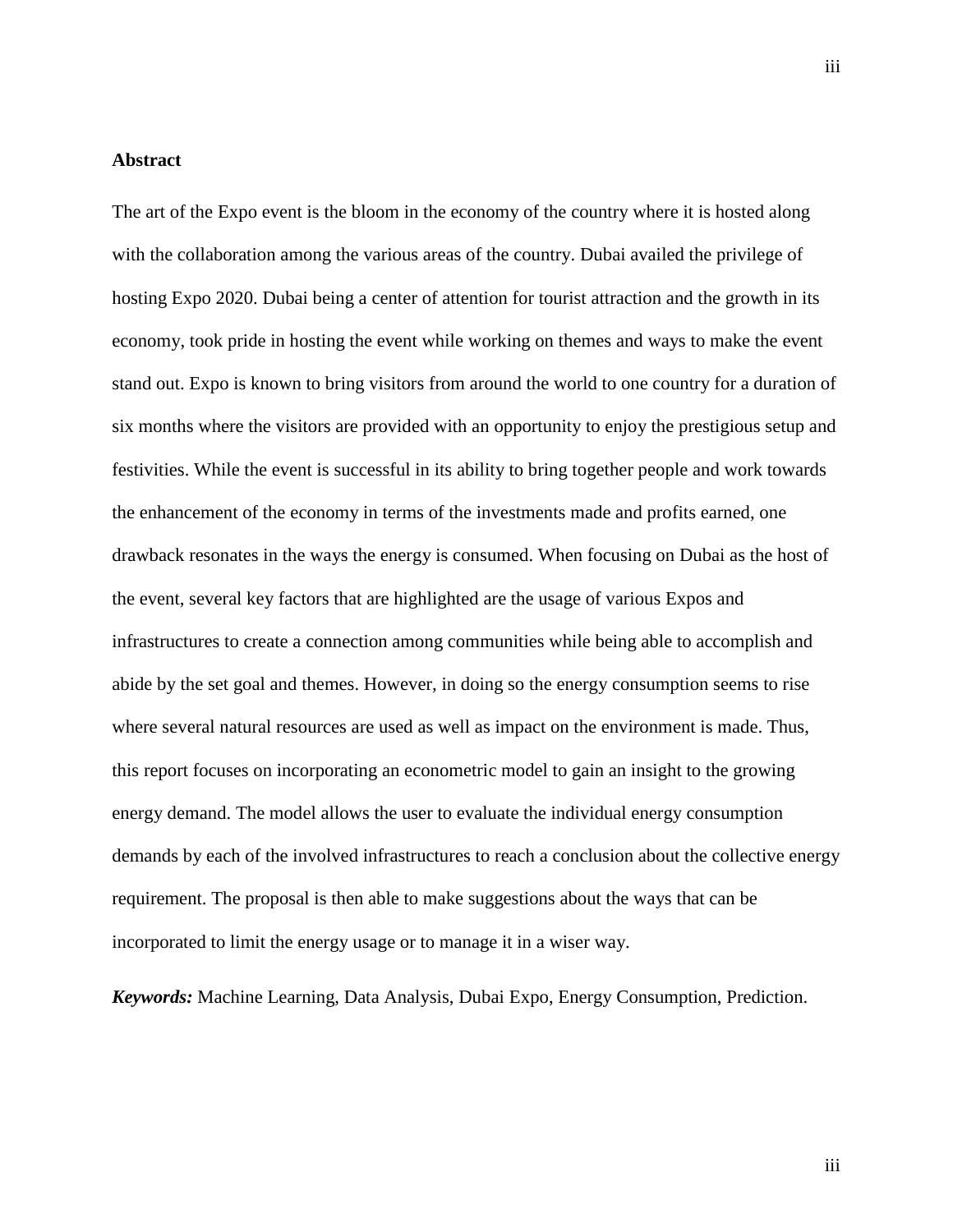# **Table of Contents**

| 1.1 |  |
|-----|--|
| 1.2 |  |
| 1.3 |  |
| 1.4 |  |
| 1.5 |  |
|     |  |
|     |  |
| 3.1 |  |
| 3.1 |  |
|     |  |
| 4.1 |  |
| 4.2 |  |
| 4.3 |  |
| 4.4 |  |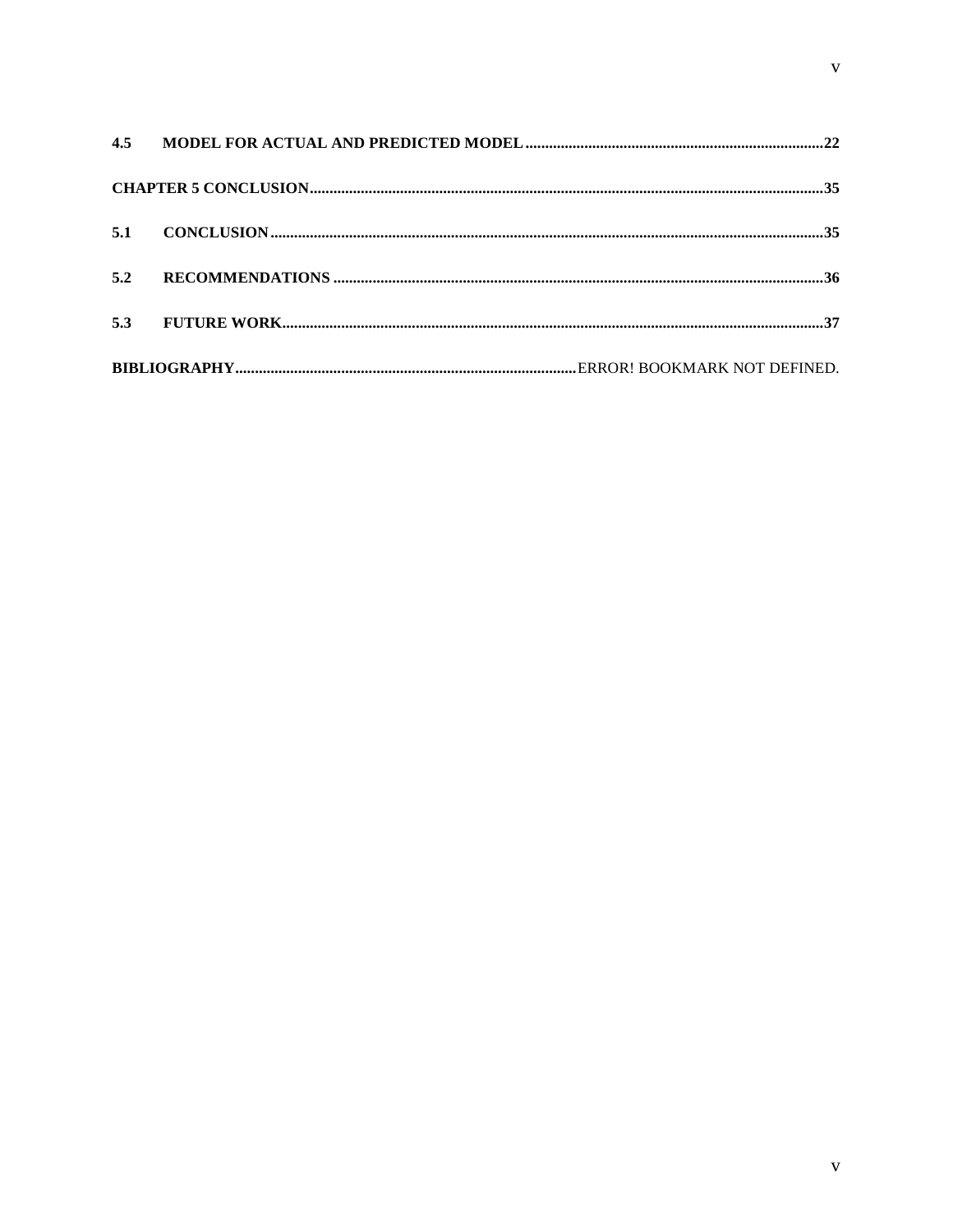# **List of Figures**

<span id="page-7-0"></span>

# **List of Tables**

<span id="page-7-1"></span>Table 1 Total Consumption ...........................................................**Error! Bookmark not defined.**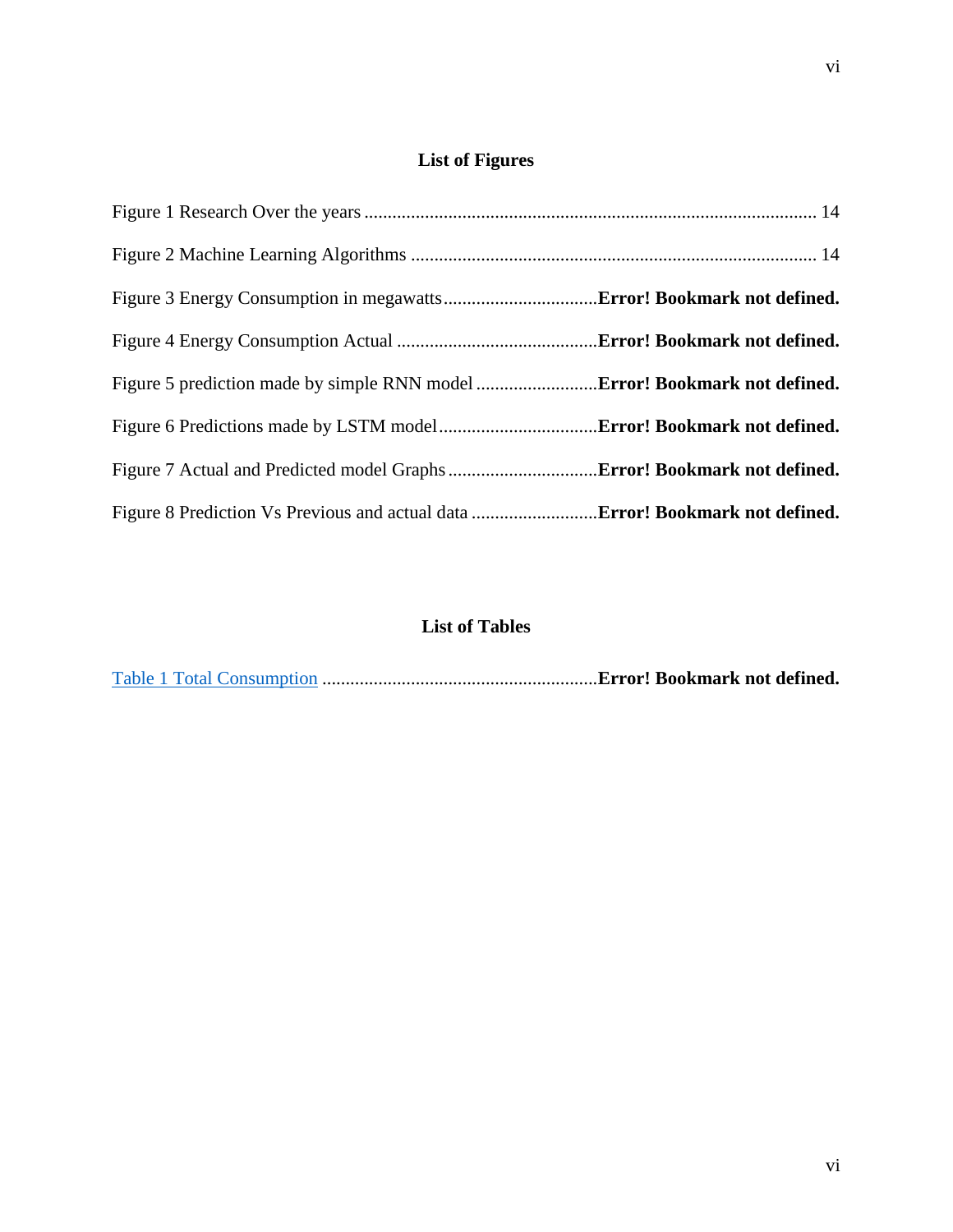## **Chapter 1**

#### <span id="page-8-2"></span><span id="page-8-1"></span><span id="page-8-0"></span>**1.1 Background**

An Expo 2020 provides innovations that are conducted by the collaboration of people together to give solutions for global provocation. With creative minds, the inventors build a future that has a great impact around the world. These events allow pioneers to share their ideas on how to enhance the world that humanity is facing. They exhibit their models and technologies to the showcase. An expectation was made that there will be an increase of 50 percent in electricity by 2020 from 2012. It was anticipated that 25 million visitors will attend Expo 2020 and massive amounts of electricity would have to be generated in order to cater the requirements of the event and the visitors attending. Significantly, Dubai has been observed to demonstrate a growth in GDP and economy over the years.

The increase in productivity and boom in economy can be represented through an increase in electricity consumption from 12240 GWh in 2001 to 44570 GWh in 2018 (Dahan, 2020). The growth rate in electricity contributes to a rising factor of 8.4 percent a year (Dahan, 2020). Economical activities and population growth are the factors to control the consumption of electricity. Dubai requires an investment of 250000 Mwh of power for Expo 2020 and a designated amount of around 7 billion dollars for infrastructure. Due to the increase of the economy, there will be a relative increase of electrical demand between 4-6 percent annually. As a result, the electricity consumption of Dubai will reach 9.6 GW, showing a 50 percent elevation in comparison to the levels from 2012 (Saraf, 2014).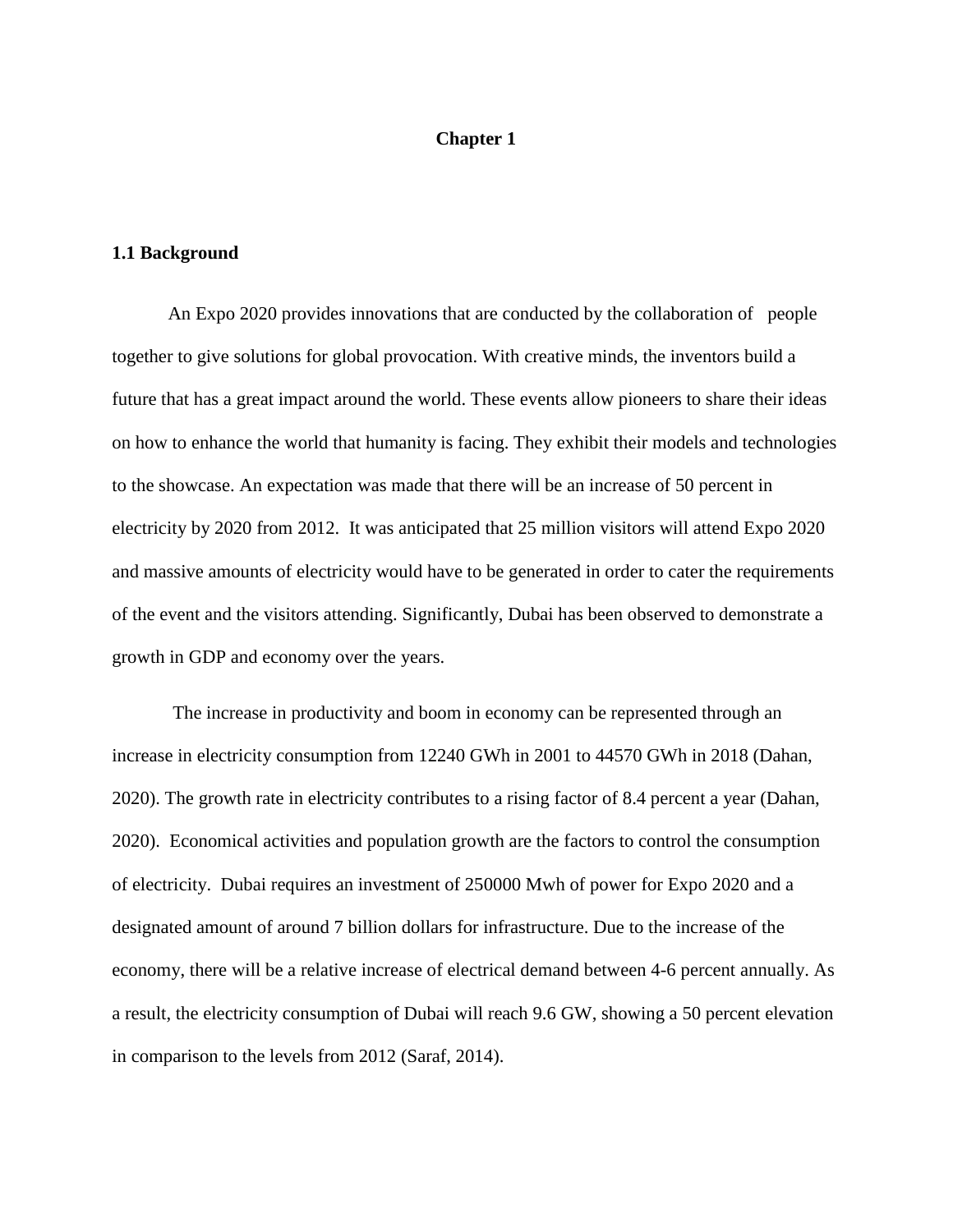The increase of budget annually is utilized to implement infrastructures with clean coal, solar, and smart grids (Saraf, 2014). Moreover, to increase the capacity of power generation an additional investment of 2 billion dollars will be required. United Arab Emirates receives 99 percent of its fuel mainly through natural reservoirs of natural gas and the remaining fuel is derived from solar power through the set solar panels. Therefore, Expo 2020 implemented a sustainable solution to reduce the use of electricity to minimize the consumption of energy. For instance, the Expo 2020 will be incorporating energy efficient technologies to conserve energy by a thorough and careful designing and construction of the pavilions, Expos, and public realm (Saraf, 2014). Several components in the households require elements of energy consumption that comes from electricity, gas and water usage (Teba, 2018).

Moreover, the additional sustainable methods that will be taken into consideration will work towards carbon footprint, recycling, reuse of materials, and attain neutral balance for water (Saraf, 2014). Another initiative is to gain energy from renewable sources by using only 50 percent of the total energy (Saraf, 2014). To achieve that, developers need to manufacture photovoltaic (pv) solar panels to install for the top roof and into the walls of the Expos (Saraf, 2014). Solar energy is an efficient way to sustain development in the Middle East and generation powers. In Emirates, the main fuel that has been used by the year of 2019 is gas followed by solar energy and then coal (Ritchie & Roser, 2021).

2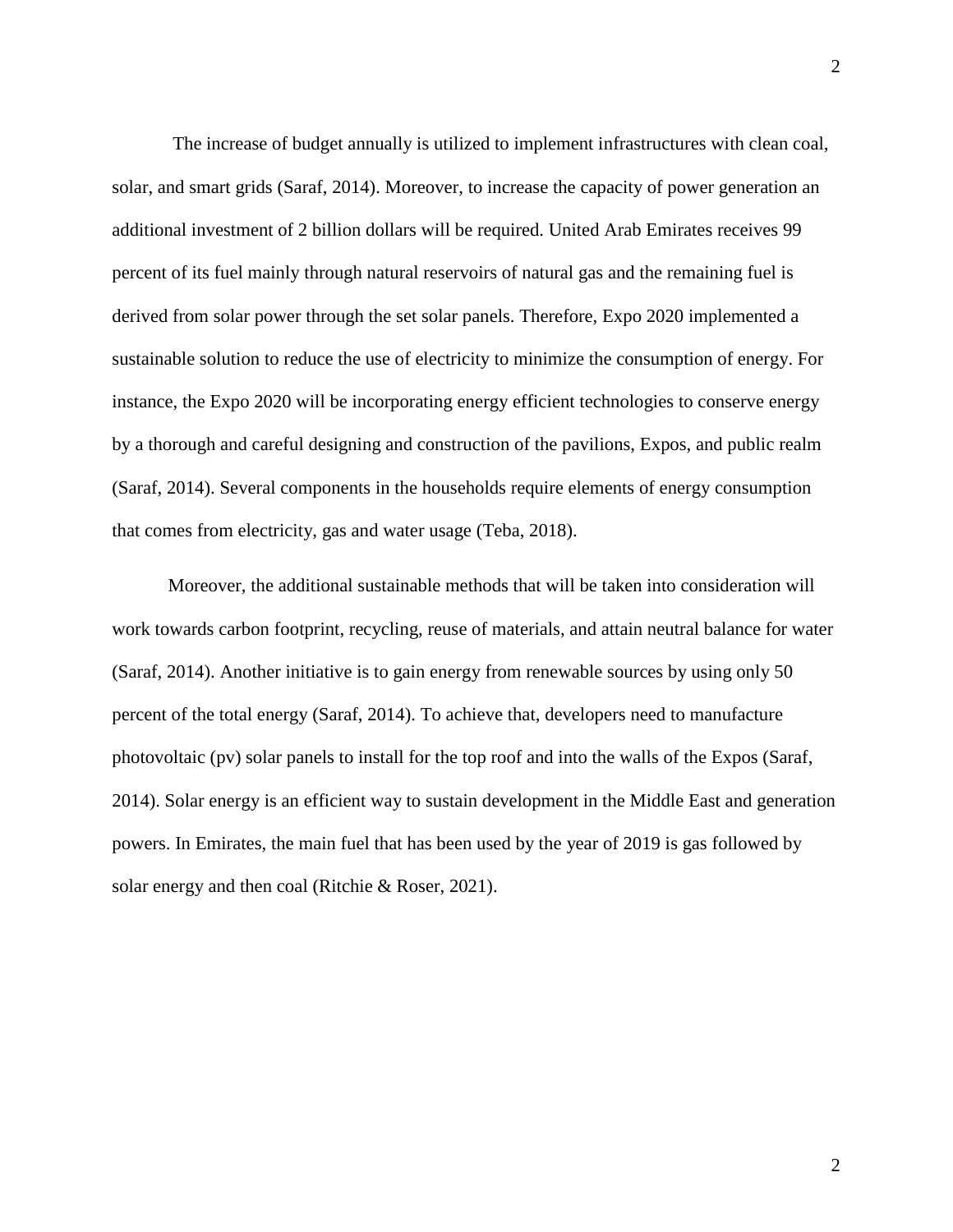### **1.2 Statement of problem**

The choice of selecting Dubai as a host for expo 2020 means making it a centre of attraction for 182 countries for a six-months duration. The attraction of various countries also means a rise in the investments made. It is approximated that the expo 2020 would generate an investment of approximately US \$100 billion US \$150 billion. However, what is the downfall to all the positive aspects of hosting expo 2020 at Dubai? When considering the downfall, the key element that comes to mind is the idea of the electricity supply to cater to almost 25 million people that would attend expo and to make the Expo city ready. Thus, the concern for energy consumption hinders the path of hosting such an event. This study sheds light on using a predictive model to determine the energy consumption during Expo 2020.

When considering the growth of any economy, the two key elements that are constantly brought up are the resources used and the energy generated. While energy generation is an expensive process, its consumption is not controlled by means of efficiency. With different sectors working together to generate the revenue for the economy, it becomes challenging to monitor the distribution of energy consumption. Thus, emphasis on a prediction model is required that can monitor the energy consumption and limit it when required and possible.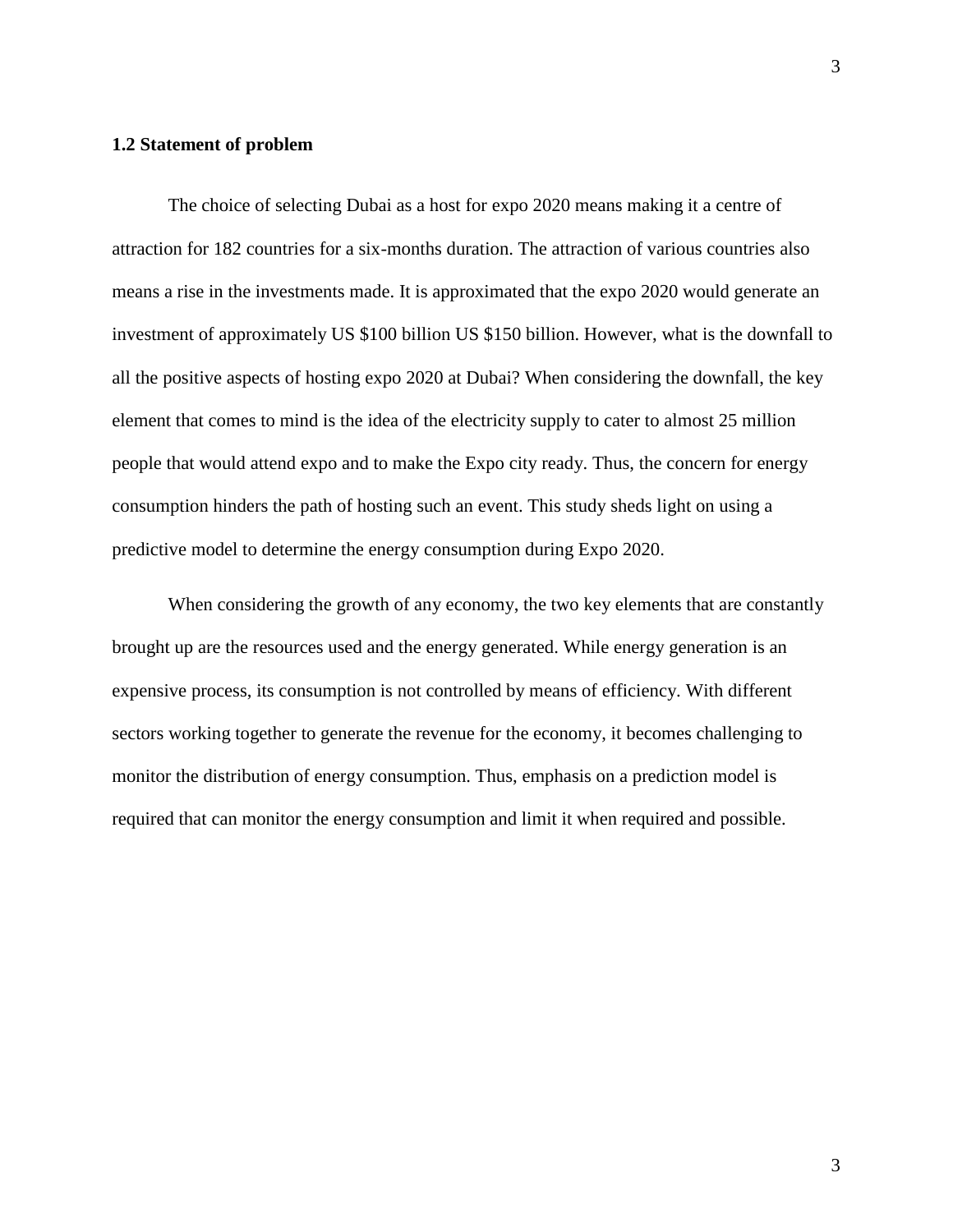## <span id="page-11-0"></span>**1.3 Project goals**

To explore the energy consumption during Expo 2020 held at Dubai by using a predictive model. The Expo 2020 is a rich event in terms of the utilization of infrastructure, the setup of activities and mini themes to cater to a diverse range of countries and visitors. Thus, the project aims towards using a model that allows the navigation to discover the energy consumption and ways in which it could be modified.

The key goals of the project are as follows:

- To determine the distribution of energy consumption in Expo 2020.
- To evaluate the usage of energy during the six month event period by using a mathematical model.
- To evaluate the impact of using sustainable alternatives to saving energy consumption.
- To recommend ways in which energy consumption can be monitored and managed.
- To evaluate the current energy consumption of UAE.
- Work towards incorporating a predictive model that can be used by any business or event to determine their energy consumption.
- Incorporate effective strategies that enable the business to work along with the model in determining ways of managing energy consumption.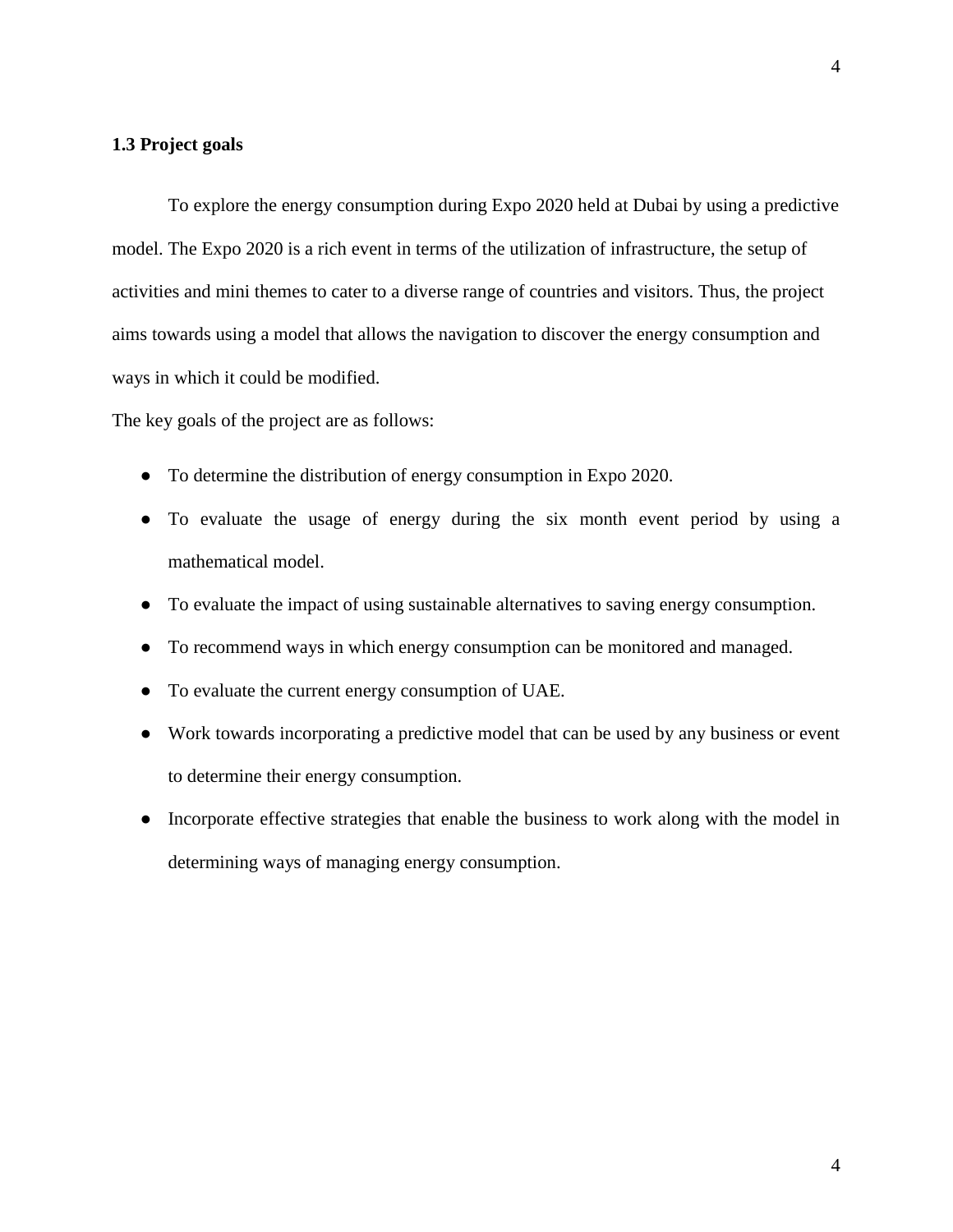## <span id="page-12-0"></span>**1.4 Methodology**

We went through these steps below, but we have summarized them in three sections which are initialization, visualization and simulation and model testing. I will use KNN algorithm beside LTSM. k-nearest neighbors (KNN) algorithm, to help solve classification and simple problem, as well as long-short-term memory (LTSM) which is helpful in the field of deep learning, classifying processing and making predictions. Both will be explained deeper later in the project analysis part.

## **Methodology Steps**

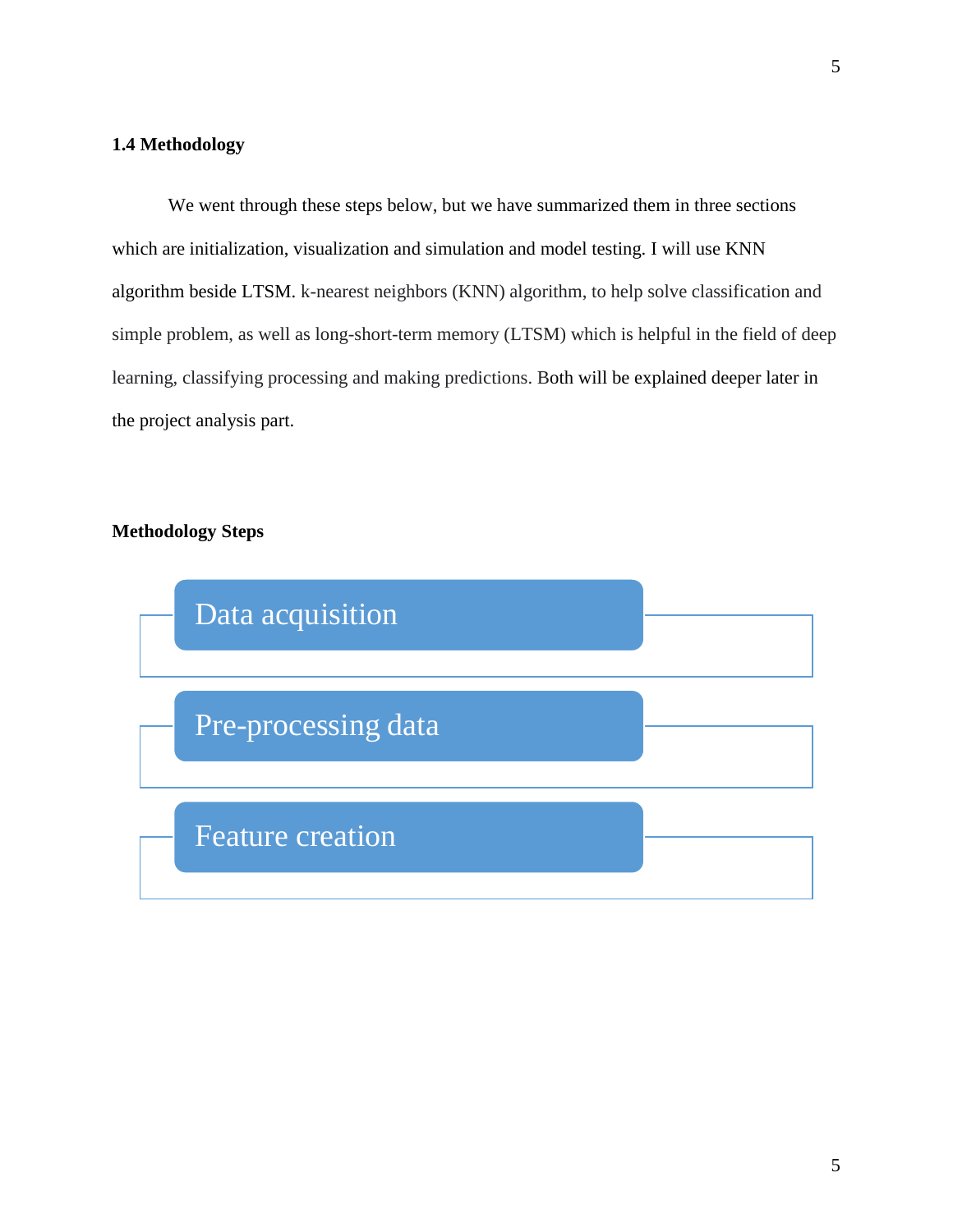

## **Data Pre-processing**

In-built python libraries are imported to the working notebook to pre-process the data. The main libraries used here are Pandas and NumPy. Pandas here assisted us to read the data stored on computer\sin CSV format. Pre-processing of data entails discovering any abnormalities or missing values in data. We have two CSV files two, one having genuine Dubai expo data for year 2020 and other having output of energy additional simulations for 2020. Following stages outline the pre-processing of data for this study.

- Load Required Libraries, Panda and Numpy
- Load CSV data file
- Clean data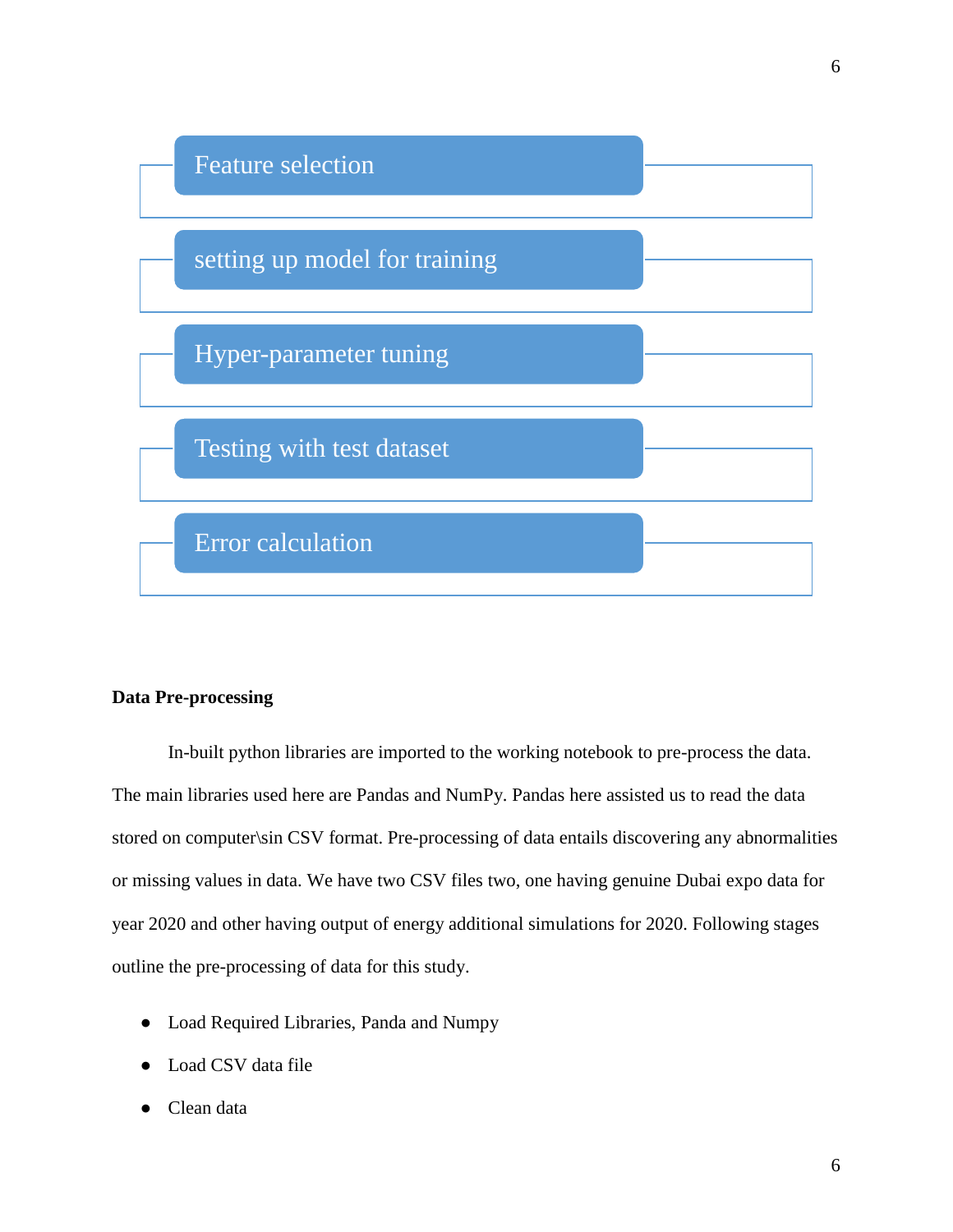- Remove duplicates and null values.
- Analyze the data create prediction model

# **Python Libraries**

# **Pandas**

- Pandas is a Python machine learning package that is essential to any work done in the field. Listed below are a few things that it can assist with and that are relevant to this work:
- It facilitates the reading and saving of data in CSV format.
- It converts the data from a CSV file that is kept in the system to a data Frame that is simple to deal with.
- It computes the most important statistics of data, such as the mean, median, maximum, and minimum.
- Provides the distribution of the whole set of data or the distribution of a specific column in the set of data.
- Resampling data and managing missing data
- Merging two datasets and taking a subset of a data collection
- Rearranging the dataset in pandas time-series format
- Creating a time-series format for the dataset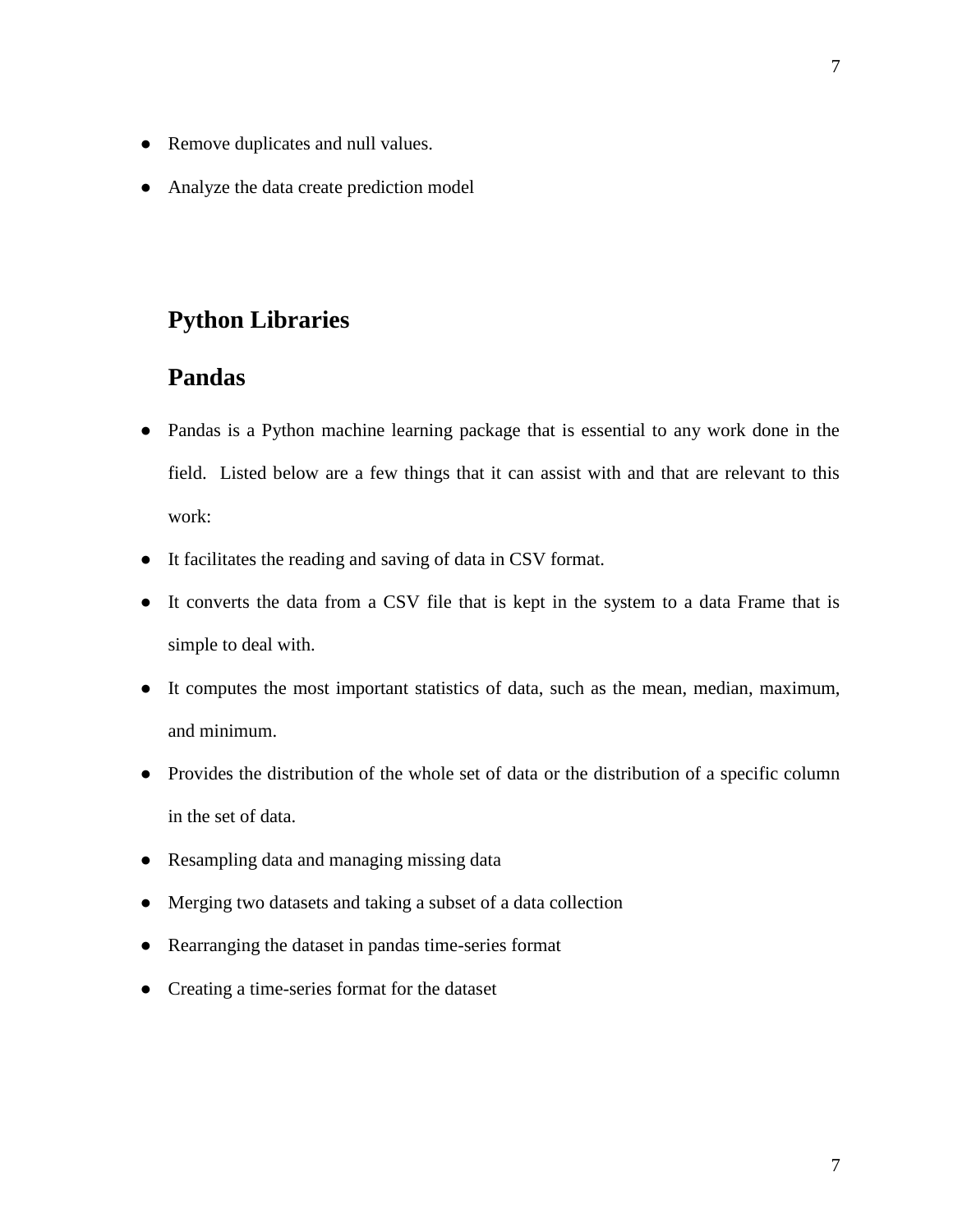# **Numpy**

NumPy is another essential Python library to have on hand. It is used in the data analysis process to execute scientific computing activities.

It has the following features:

- Practical linear algebra, Fourier transform, and random number capabilities
- An object that represents an N-dimensional array of data.

## **1.1 Limitations of the Study**

<span id="page-15-0"></span>Unfortunately, one of the biggest obstacles that I have faced is the lack of information. After contacting Dewa to provide the needed data sets, such as power and consumable energy in Dubai before and during expo 2020, to be able to compare, I have been told that it is not possible because it is considered as highly secured data, therefore my request was denied. As well as my computer having limitations, such as not having big server's performance to run huge amount of data.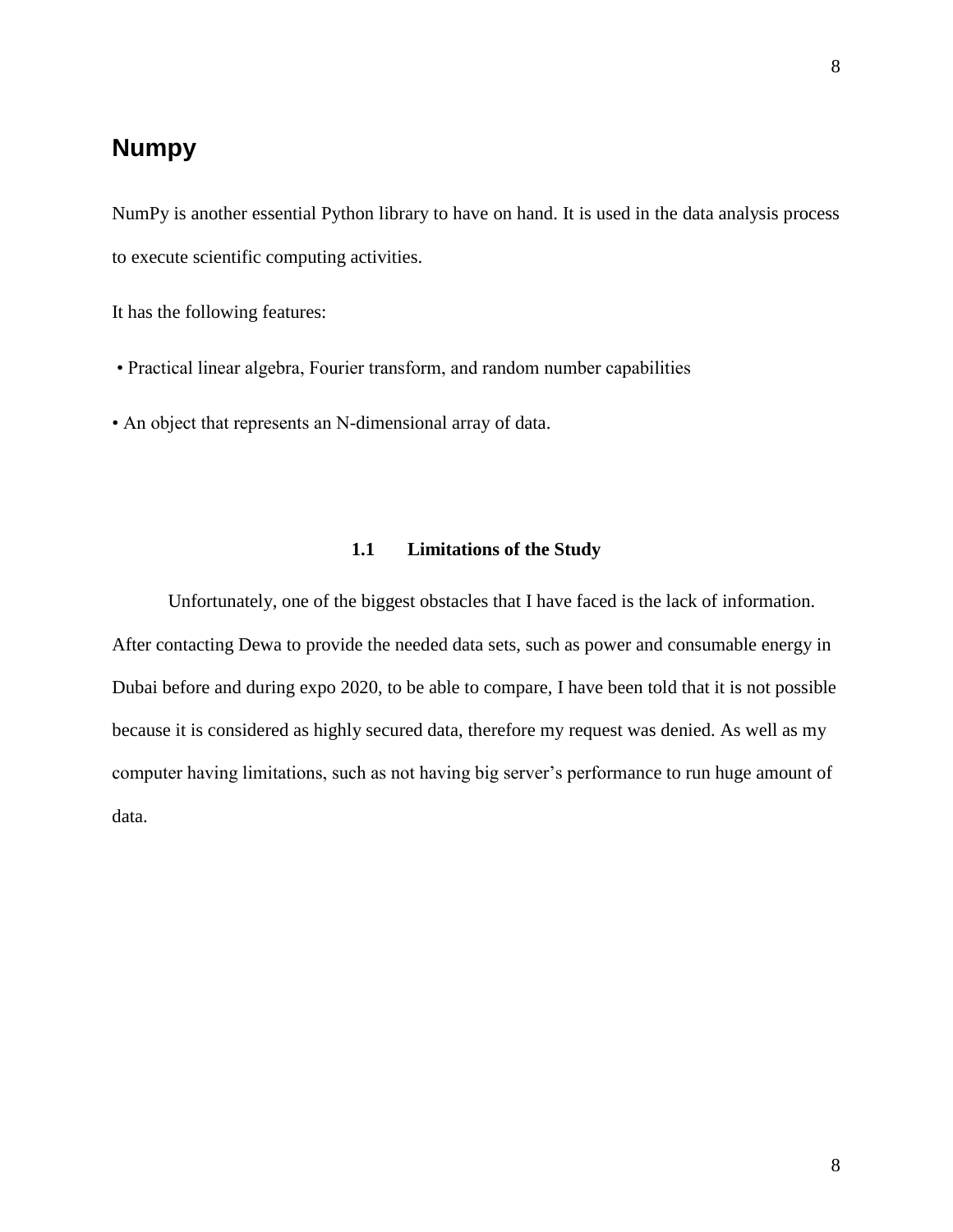#### **Chapter 2 – Literature Review**

<span id="page-16-0"></span>Due to the very recent nature of the announcement, there is almost no literature dealing directly with the relationship between Dubai and the Expo 2020. However, there has been considerable commentary in the form of political and economic punditry, much of which is academic. Piers Schreiber, Vice President of Corporate Communications & Public Affairs at the Jumeirah Group, claimed that 'the Expo will create up to 270,000 jobs in the region, bringing great economic and social benefits' (cited in Wilson, 2013).

Among these are an injection of roughly  $E17.7$  billion into the economy and a migration of talent from abroad (Wilson, 2013). These estimations are supported by the forecasting group Oxford Economics, which claims that the event will contribute nearly \$40 billion to Dubai's GDP and create 277,000 new jobs over the next seven years (Big News Network, 2013). A similar argument is put forward by Rose and Spiegel (2009), whose work suggests that 'mega events' lead to a substantial increase in trade (approx. 30%); however, they also show that 'unsuccessful bids to host the Olympics have a similar positive impact on exports…trade is attributable to the signal a country sends when bidding to host the games, rather than the act of actually holding a mega-event' (p1). While all of this boils down to the positive impacts on country's economy and boost in tourism, it can also result in rapid environmental degradation by way of increased energy consumption and arrival of tourists as shown in a study conducted in turkey which showed positive relationship among energy consumption, increased tourism and environmental degradation (Katircioglu, S. T. 2014). This warrants the need for sustainable energy source and beforehand planning of energy consumption. A study concluded that during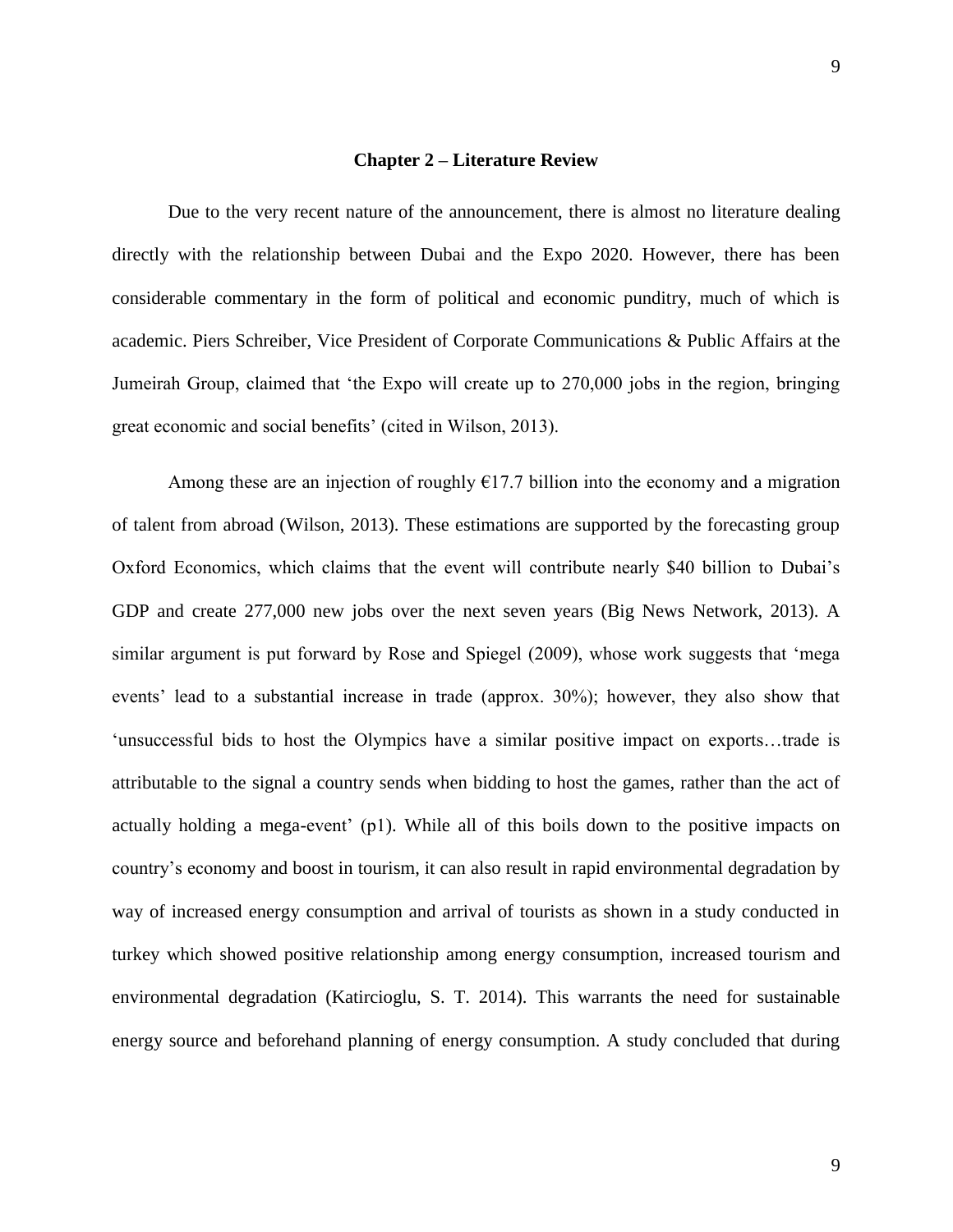Milan expo 2015, emission of one ton  $CO<sub>2</sub>$  per square meter of exhibition was recorded (Gallo, et al., 2020).

Based on comparisons with other 'mega events', it is often argued that the effects of the Expo 2020 are likely to be negative for Dubai. Rose and Spiegel (2009). The same is argued by Nitsch and Wendland (2013), who also point to the large initial investment in facilities and infrastructure associated with mega events, which can place a considerable burden on the local or national economy; there tends also to be a dramatic and unpredictable effect on property prices. The conclusion of Nitsch and Wendland (2013) is that mega events tend to have an overwhelmingly negative effect on population growth (i.e., a population decline), as measured relative to a control group.

However, Nitsch and Wendland (2013), and Rose and Spiegel (2009), point to the difficulty of estimating the impact of major events. Problems quantifying the effects, especially on phenomena such as labor markets, are often exacerbated by the fact that many studies are commissioned ex ante by biased groups. Moreover, in conducting analyses such as this, it is difficult to find an adequate sample size due to the infrequency of mega events. Then there are problems with the intangibility of cultural and social spillover effects, as well as the economic multiplier (Rose and Spiegel, 2009).

To prepare for Expo 2020, an important fact about electricity is that the intensity of power displays a rapid growth rate economically in relation to growth rate of electricity. That in return reveals that the GDP is expected to reach Dh410 billion in 2019 (Dahan, 2020). With this increase in GDP, more tourists will arrive, and the population will increase. This will lead to an overall surge in energy use which is other than the expo. It also means that Dubai will need to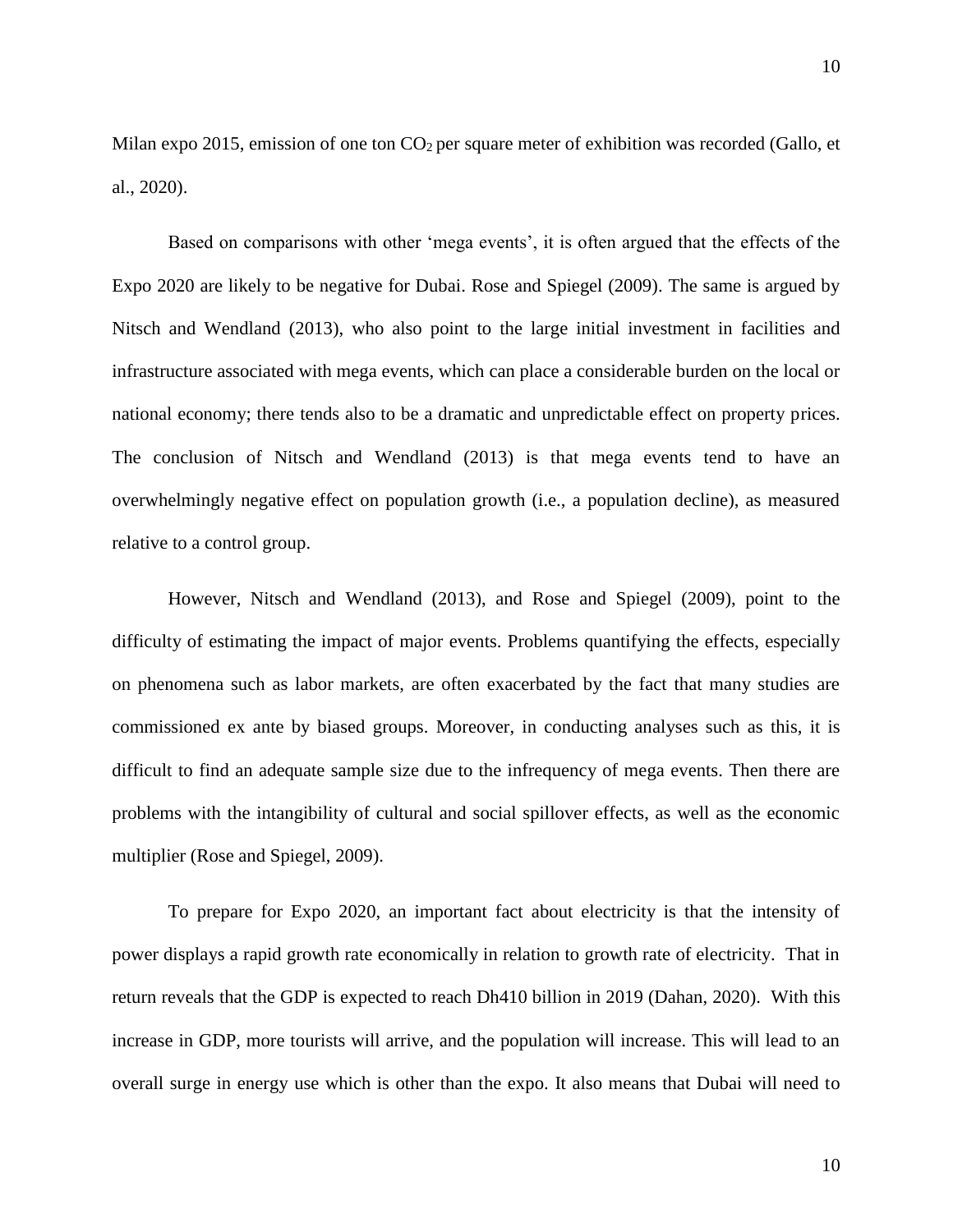increase its energy reservoirs in order to meet with the increased demand. The money and income will be invested in increasing energy resource which will also result in increased use of fuel to meet the demand. Dubai's main source of energy is natural gas. Although steps are being taken to move towards sustainable energy (Taleb, H. M., 2015). In Dubai 100% of the population have access to electricity, in 2019, electricity consumption of the country was 130.03 TWh- (Hannah Ritchie & Max Roser, 2020) which is said to be increased in 2020 due to Expo.

The two essential factors that are preferred for economic growth are energy and materials. United Arab Emirates is a country of attraction where around 20 million visitors will be drawn to Expo 2020 resulting in the doubling of the record standing of 11 million visitors that attended in the year of 2012 (Dahan, 2020). To accommodate the visitors an infrastructure expansion will be required. The elasticities are in high demand for electricity depending on the income and price as follows in respectively; the inelasticity of (0.80 and for the elasticities of - 0.96) (Dahan, 2020).

The goal of Dubai's economy resonates in its ability to provide continuous evolution for the future and sufficient growth economically. Based on the research conducted the total demand of energy consumption will gain a rise to 44816 GWh in 2019 and to 44696 GWh in 2020 prior to EXPO 2020, and then will eventually slows down to reach 43709 GWh in 2021 and 40606 GWh in 2022 (Dahan, 2020). In addition, a positive correlation between wealth and energy consumption is observed. It has been demonstrated that the wealthier the country, the higher the consumption in energy there is (Arouri et al. [2012\)](https://link.springer.com/article/10.1007/s11356-020-11239-4#ref-CR11). On the other hand, some studies have shown results that contradicts this statement. The studies presented, when a country becomes more developed and wealthy, their energy consumption decreases by virtue of using efficient

11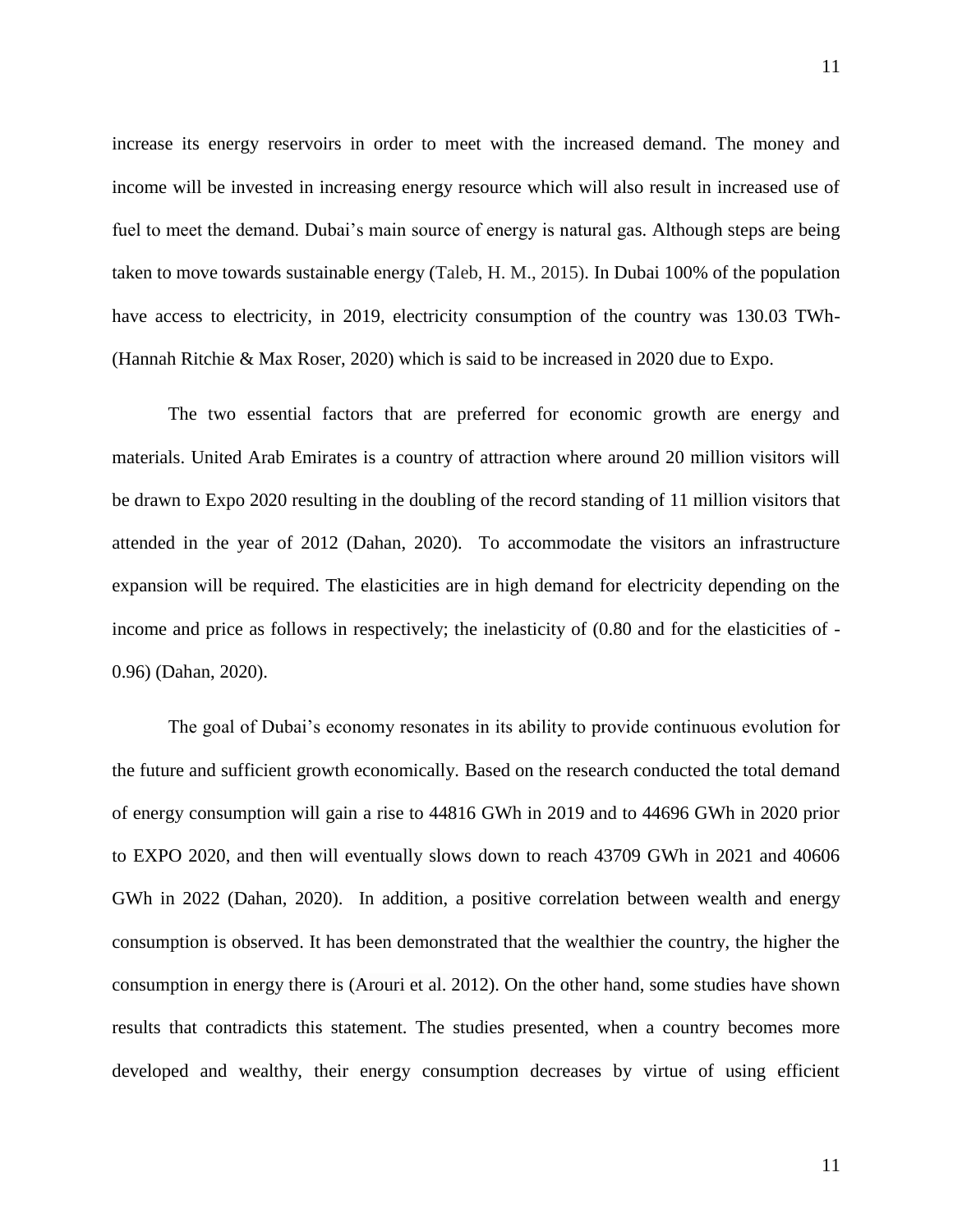machinery and use of sustainable sources (Ouyang & Li, [2018\)](https://link.springer.com/article/10.1007/s11356-020-11239-4#ref-CR61). Hence, electricity serves as one of the most important sources of living in Dubai and attention should be paid to enhance this resource in a way that the strategy can be applied to developing countries.

 The sector of manufacturing uses about 65 percent of energy distribution for industrial energy consumption (Kant & Sangwan, 2015). Also, machine appliances are very common in the manufacturing industry.

Consumption of electrical energy that is used from machine appliances causes approximately 99% environmental impacts (Kant & Sangwan, 2015). Thus, it has been observed that the implementation of machining parameters can lead to the usage of lower rated motors, drives and auxiliary equipment (Kant & Sangwan, 2015). Such a convention will then result in a decline in the energy consumption (Kant & Sangwan, 2015). In addition, when analyzing energy consumption, other variables like parameters, performance, the reliability, and cost of materials play a key role in understanding ways to reduce the energy consumption (Kant & Sangwan, 2015).

When referring to energy efficiency, models are incorporated to investigate means of technologies and standard operating procedures that can be effectively implemented to reduce the volume of energy per unit of industrial production (Kant & Sangwan, 2015). The United Arab Emirates is the 7th largest country that produces the largest petroleum in the world (Kant & Sangwan, 2015). The consumption pattern of electrical energy in UAE during the last period has been analyzed as a function of population and weather sensitive parameters. Linear multiple regression models of energy consumption for different seasons have been developed.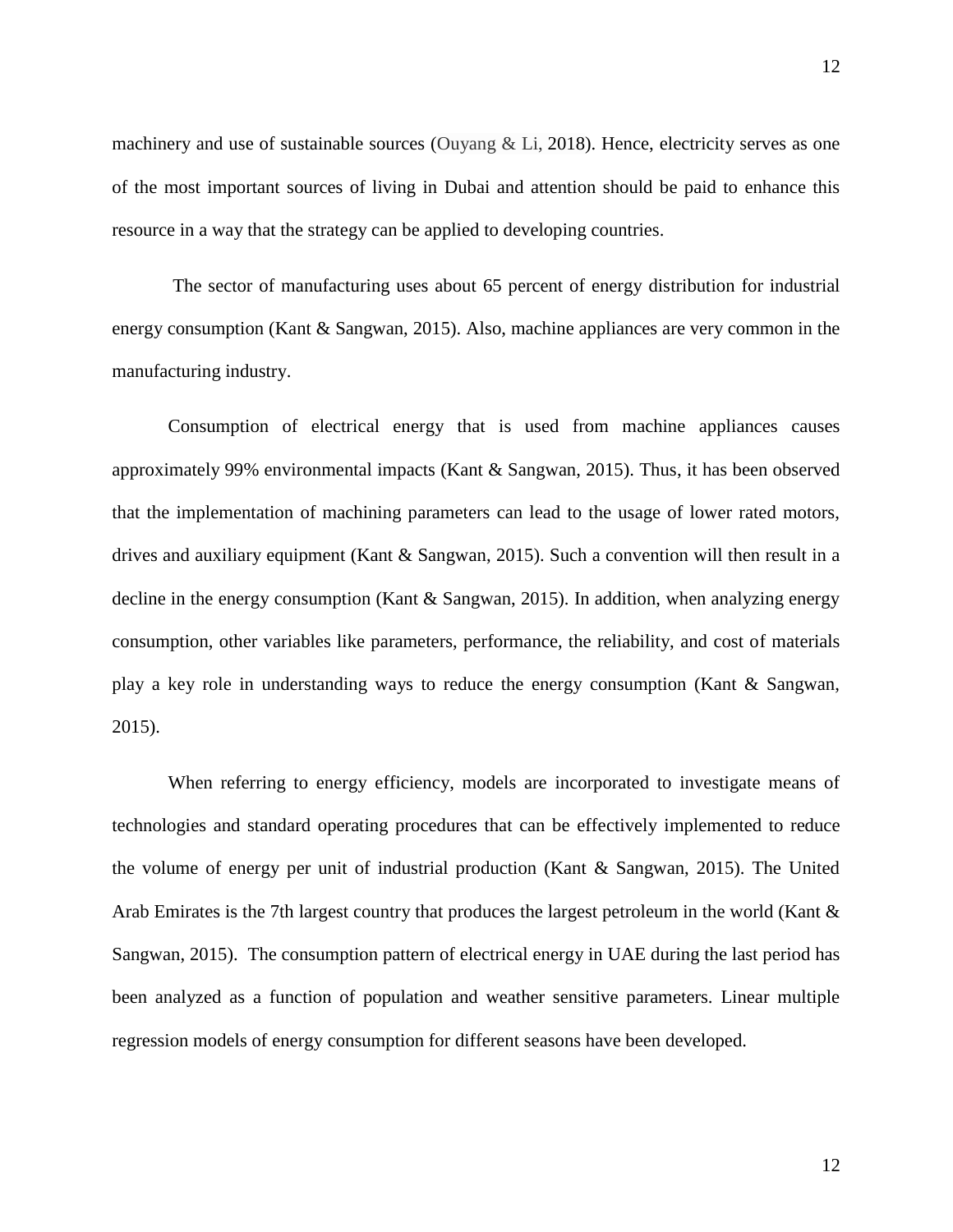The models account for consumption variations during the winter, summer and post monsoon seasons (Ranjan M, 1999). The country's economy is dependent on their fuel such as natural gas and petroleum (Kant & Sangwan, 2015). Dubai is eventually being the vital financial and trading center in the Middle East. The long-term Investments in non-energy sectors, such as infrastructure and technology work towards providing UAE with insurance against declines in oil price declines and any contributing factors to global economic stagnation (Eia, 2020).

For internal demand growing (Eia, 2020). The growth will resonate from the country's high-sulfur gas deposits (Eia, 2020). This investigation work is carried out throughout the design of an Expo's structural plan. Accurate projections may be obtained by thoroughly analysing each influencing aspect. The area of the Expo structure is one of the most energy-intensive components in European nations, accounting for around a quarter of total energy consumption.

Approximately 40% to 50% of the available energy is used. According to the paper, the authors propose three options for predicting the energy use. First method is the core technique which is subject to physical models, which are restricted in their application to three category groups of similar items Next, in the second technique, the computational model is used. The assumption of energy use is based on machine intelligence models, which are utilized.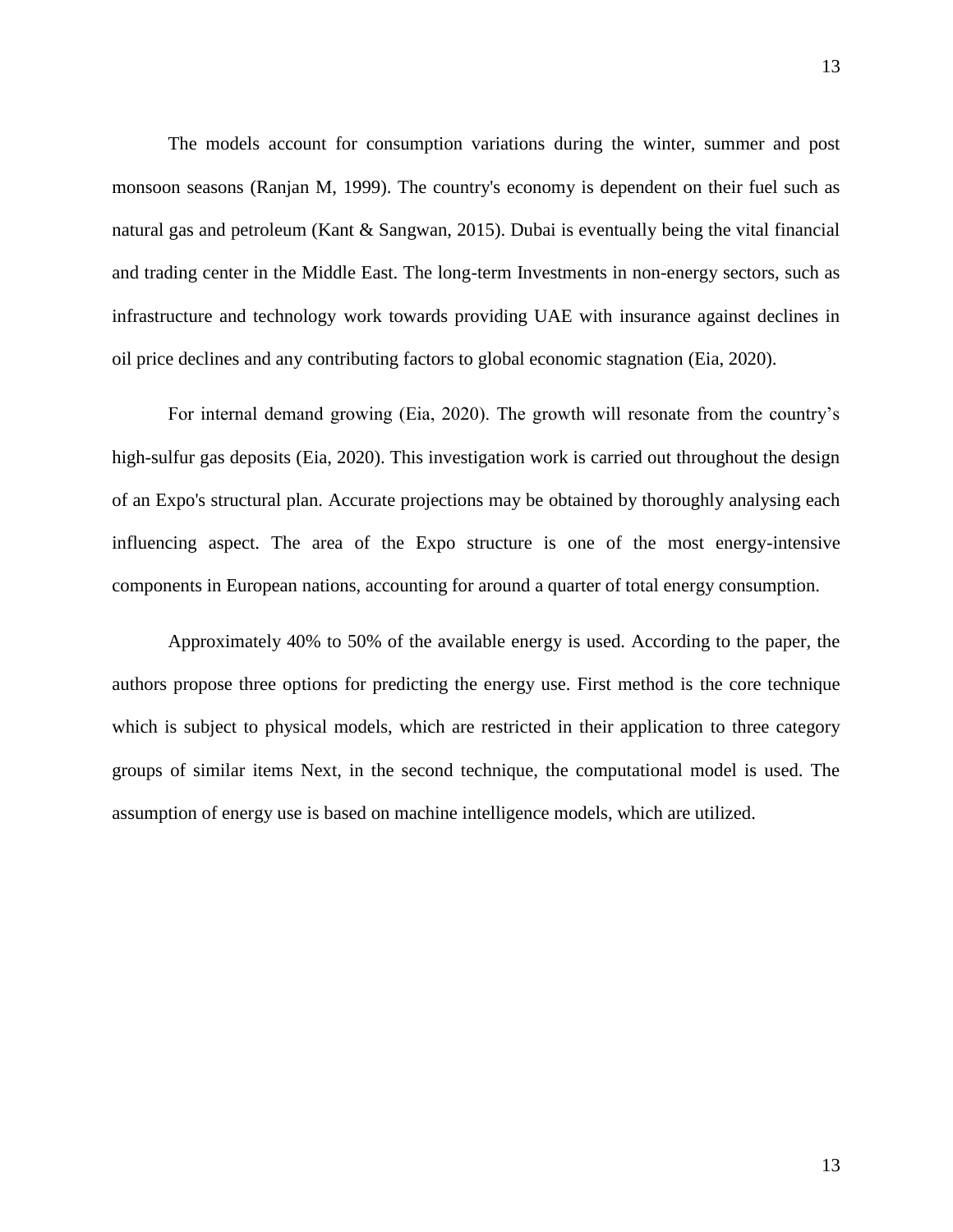

**Figure 1 Research Over the years**



**Figure 2 Machine Learning Algorithms**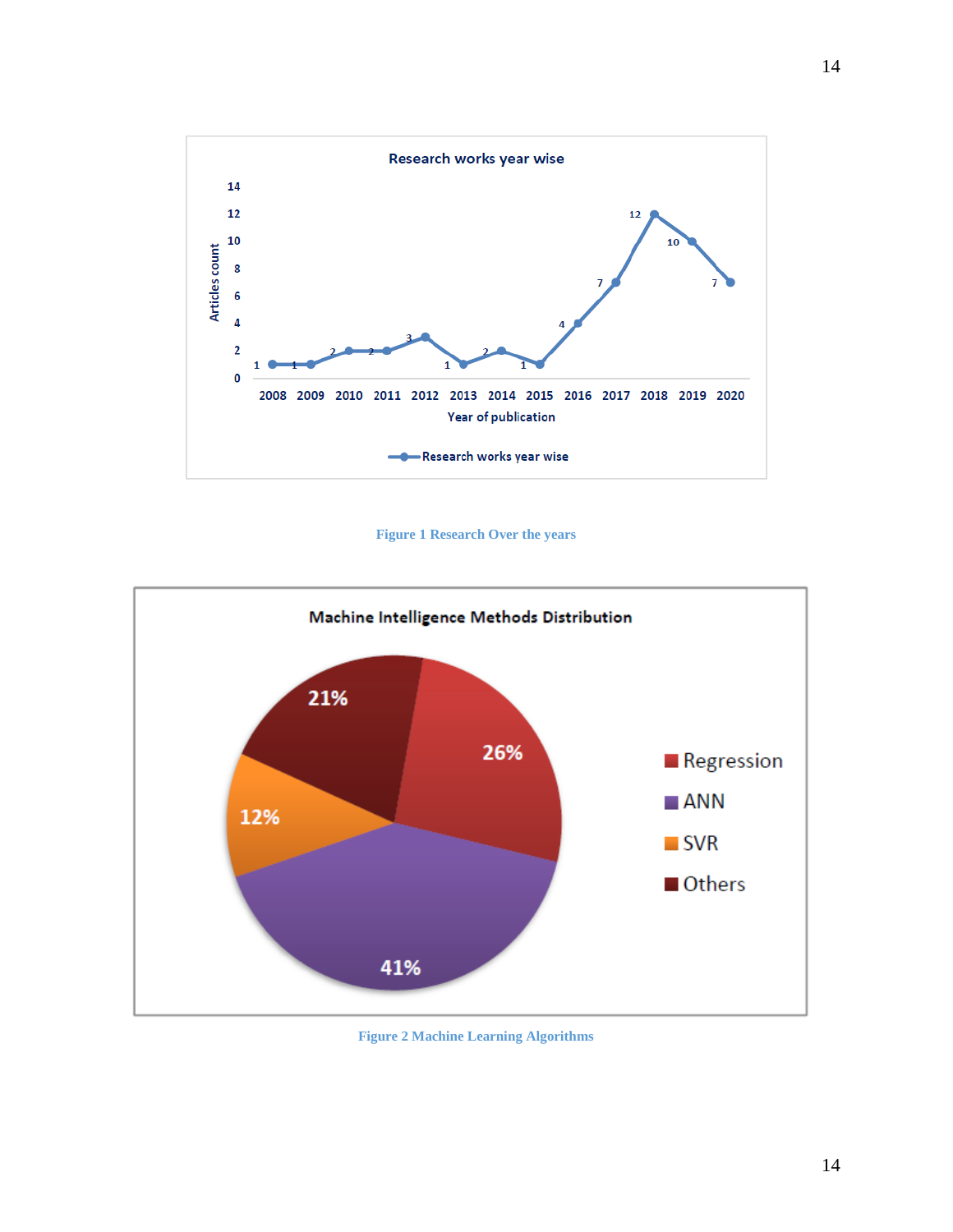The latest of them is Hybrid systems are a kind of approach that employs both physical and computational intelligence. A set of methods that propose sensor-based models that are based on machine learning processes. Create correlations between consumption and effect variables (such as temperature and season) to test hypotheses (during the day, previous usage). While sensor-based prediction models have been utilized, there is a need for more.

There hasn't been much research done on the structural integrity of public sector Expo structures. This information-driven technique is used to manage private Expo constructions with several labels. In a nutshell the authors of a research reported on the energy consumption in residential and commercial metropolitan areas. The previous year of expo is base for the study, with a full review of previous, existing, and predicted trends in energy consumption for the per capita energy consumption needs of a country. This study also offers policymakers with a quick concept on how to monitor and handle the situation. To make energy more efficient and viable, we need to make new plan for power consumption.

From both techniques i.e., computational machine intelligence technique and the machine learning method, the most effective one the computational machine intelligence approach which combines the previous two methods and is the most advanced technique.

Artificial intelligence-enabled approaches for forecasting in urban area Expos are being explored. Creating a hybrid model by combining the two approaches that have been provided, this model is a combination of two different types of models.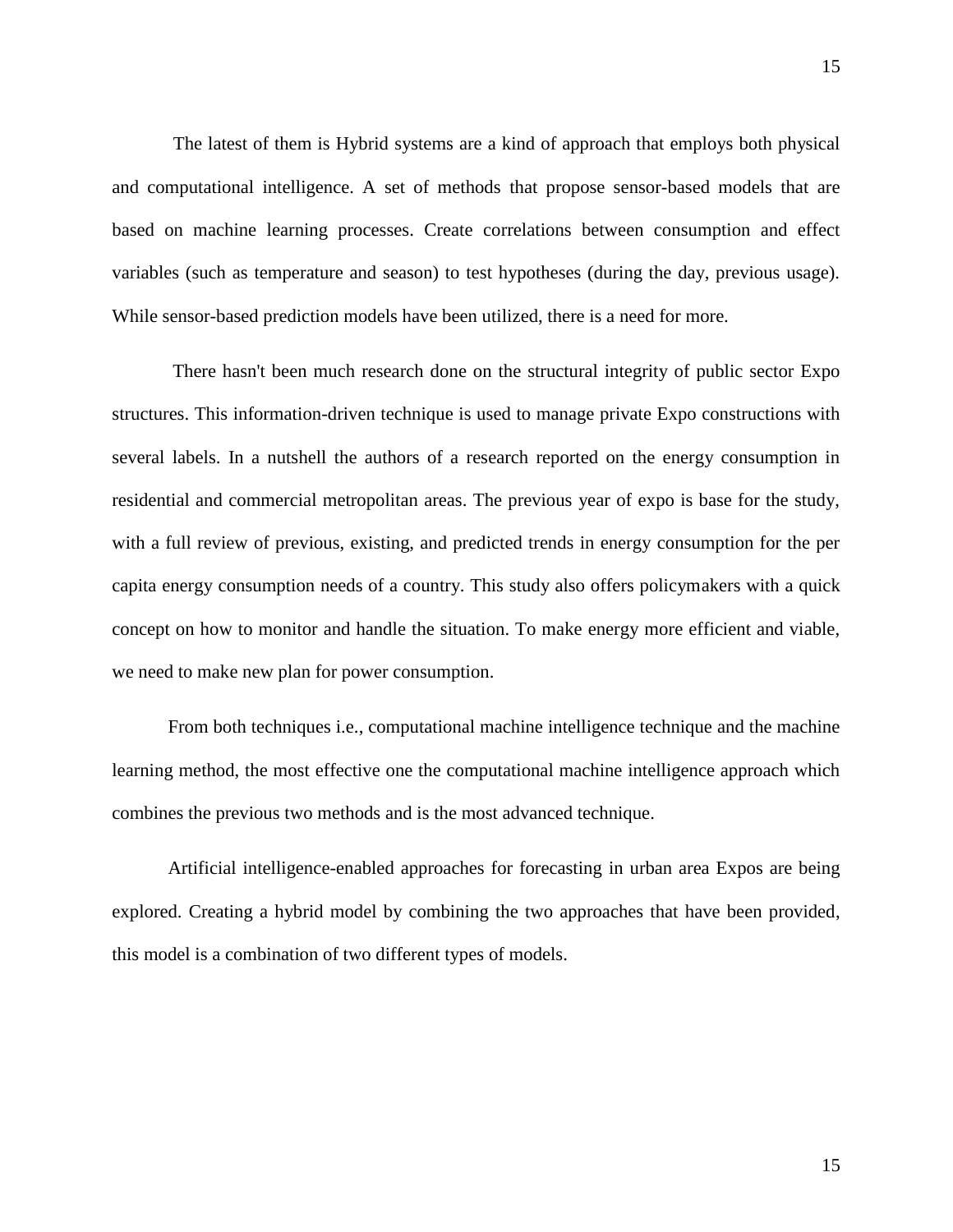In order to evaluate its performance, it was also compared to a few other models that were already in use. When compared to the other, the research indicated that it had greater predicting ability.

Models that are being considered Table 6 provides a quick comparison of the various forecasting techniques. Approaches that take specific factors into consideration. Engineering approaches that are based on statistics are often used. Techniques, neural network-based models, and SVM models were employed to accomplish the goals of the study. The research and analysis for all of the models, the same data collection and instances were utilized to create them.

Basically, it's the comparison of different kinds of computational techniques based on various criteria which shows the amount of complexity of the data, the utility of the model, and the speed with which it can be executed here. A good data complexity level means that the data set samples are either fewer or that the data set samples are more diverse. These models make use of a restricted number of feature sets. After that, an effort was made to depict the greatest possible computational technique determined by the precision of the forecast. In accordance with the calculation time, it is indicated in this research that the execution speed is essential for each model. It had been noticed that when it comes to complexity of data sets, execution rate, and precision accuracy,

Neural network models are used for outperforming their counterparts in terms of performance. Even though it is understood that neural models are difficult to utilize, they still serve as one of the most important models as compared to the competition for many applications especially in the analysis of energy usage.

16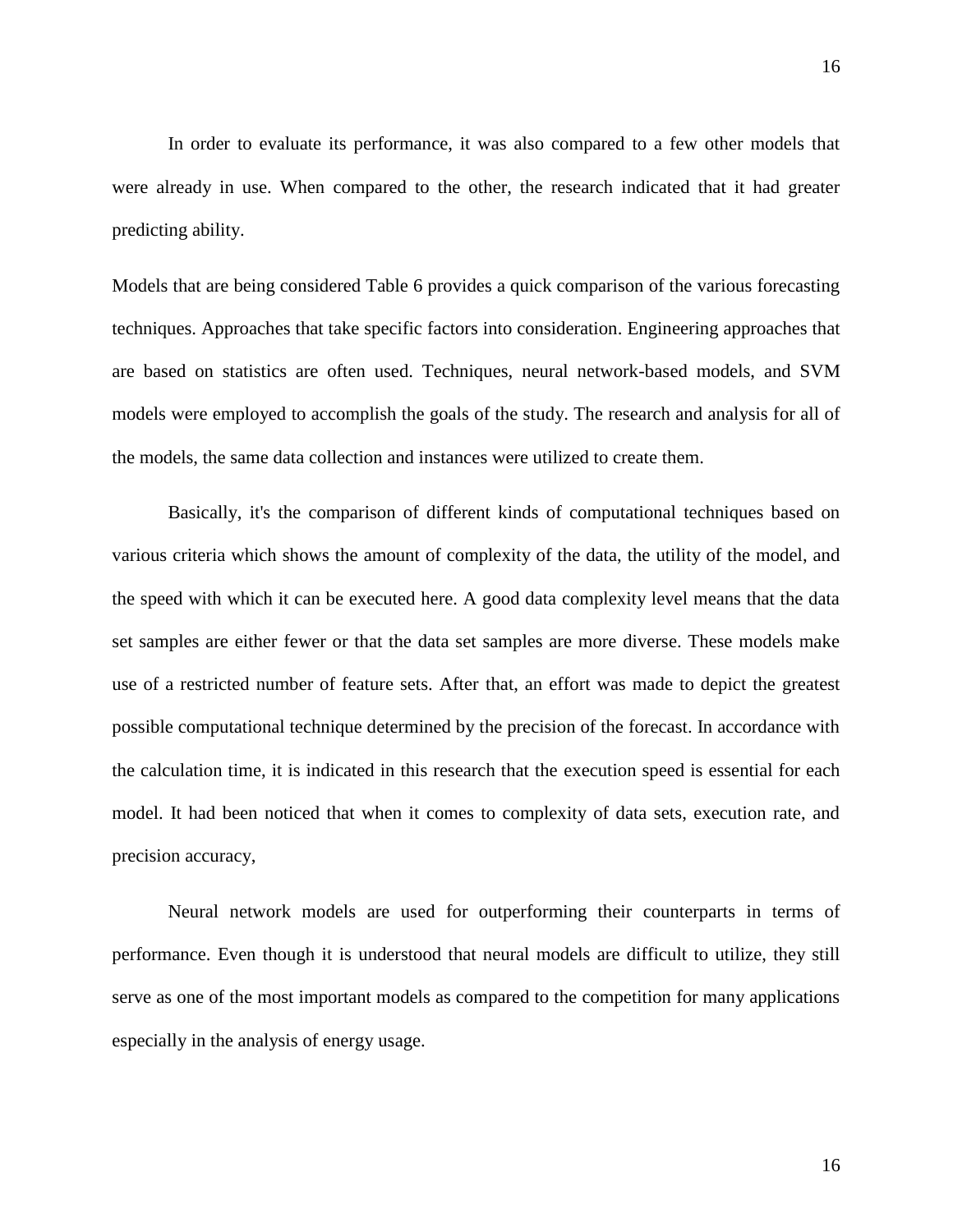The error rate analysis showed variance on case-to-case basis which indicated that it was less accurate as compared to the regression methodology. So, it can be concluded that the ANN can outperforms other nonlinear models in terms of accuracy and precision. A unique technique for the computation of the energy consumption of a commercial Expo structure in an urban region may be developed from a specified count of distinct Expo design characteristics utilizing public data obtained from various residential or commercial sectors.

In a few further experiments, the researchers used various technologies to examine the conveyance of energy and the factors of energy consumption in large Expo structures located across a metropolis. According to the findings of the investigation, these arrangements are only applicable to a limited fraction of the Expo structures in a particular city, and thus are only capable of regulating a tiny amount of energy consumption at the metropolitan level. For this reason, it proposed a proactive model of energy consumption that was driven by an informationdriven technique for combining city level infrastructures to overcome this restriction.

It was decided to use computational methods such as linear regression and neural networks to the city's infrastructure energy management to anticipate the city's future power consumption. The algorithms utilized were support vector machines, neural networks, and random forests. The correctness of the model prototype was evaluated throughout the Expo and postal division stages, with the real usage of information being used to determine results. In a few research papers, the authors described an optimization-driven strategy to integrating several information mining approaches, including random forests, hierarchical clustering, and k-medoids clustering.

17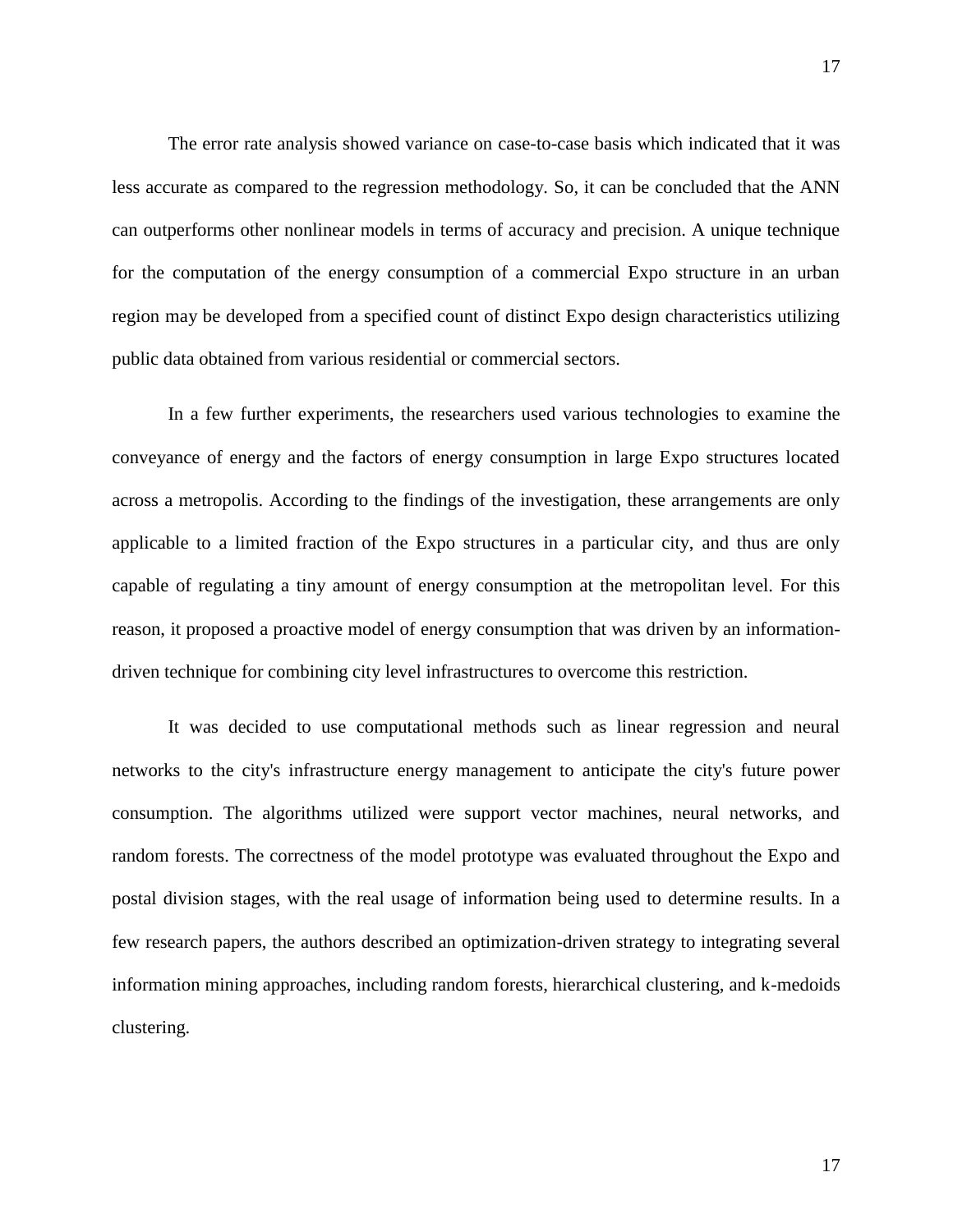A deeper dive into the subject resulted in the development of a deep learning predictive methodology combined with a long-term transient memory intelligence model for regulating energy consumption in urban Expos in order to reduce the amount of information being transmitted and to better coordinate the inter-Expo impact with the information-driven energy model.

In this paper, we looked at a variety of machine learning methods and artificial intelligence techniques for forecasting Expo-level energy retention and optimization. The most important takeaway from the study is that machine-learning processes such as neural networks, support vector machines, decision trees, and K-means models are widely employed because they provide better results in less time than other models. From 2008 to the present, the deployment of machine-learning processes to handle Expo energy consumption projects has grown in popularity.

In the foreseeable future, it is projected to be a continuing source of curiosity and investigation. Apart from machine learning approaches, our study finds that deep learning models and optimization techniques have also played an important role in the research of energy consumption analysis in urban sector Expos, which is encouraging. As shown by the data-driven expectation techniques, they are more appropriate than engineering procedures in many situations. They provide a superb approach for open data (energy consumption, climate, transitory, and inhabitant), which is not difficult to secure from structures using the Internet of Things and communication propels (IoT).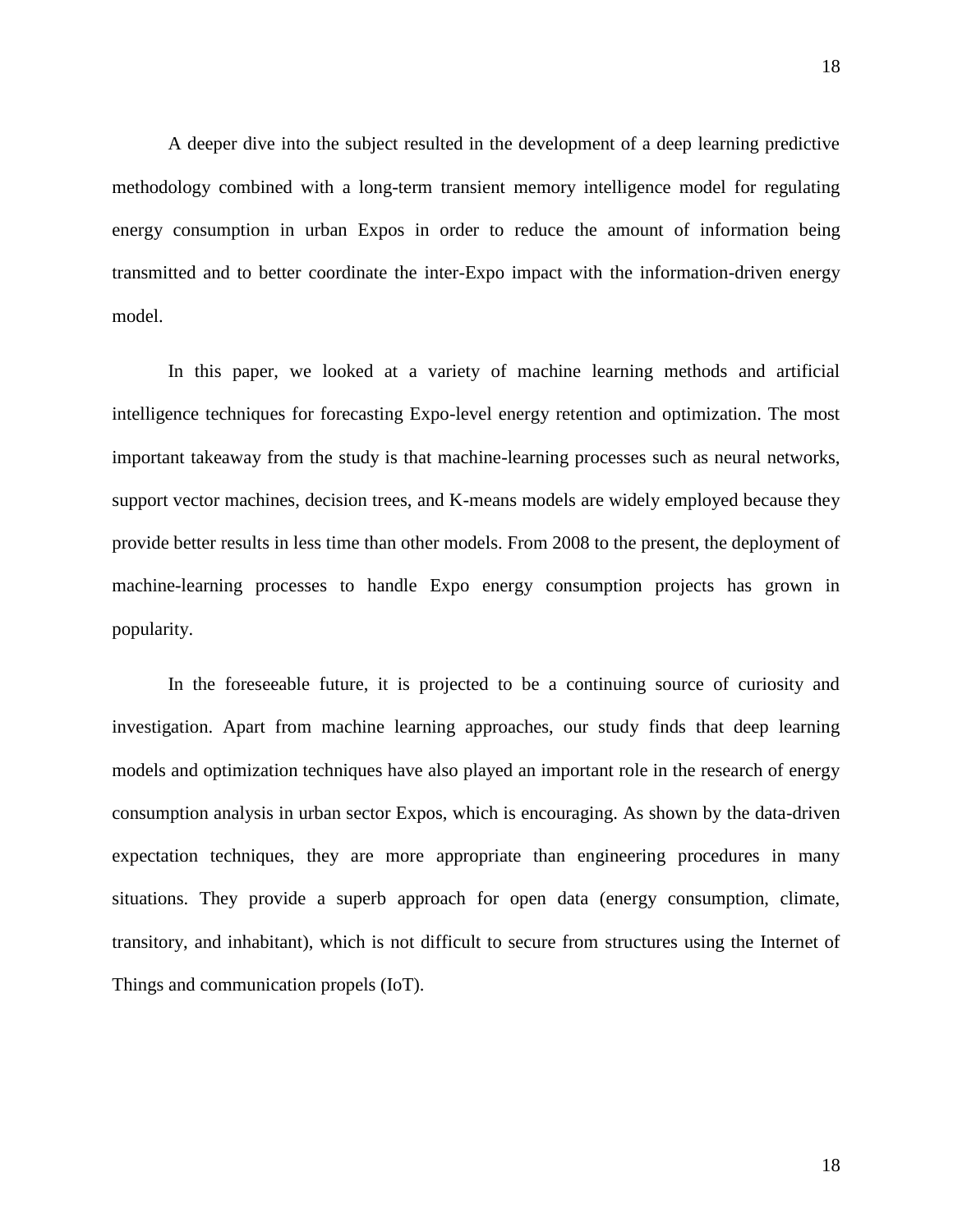#### **Conclusion:**

After going through various papers, it was apparent that this deep dive into the methods of prediction led us to the decision of using two main models for prediction purposes:

- RNN Model: This model is used for electricity forecasting over a long- or medium-term horizon of time. This model can also be used to calculate missing data. It also performs on a higher level as compared to 3 level perceptron neural network.
- LSTM Model: it is a new approach which applies effective function of random time which enhances its accuracy in forecasting. It has also been proven to be superior to other models.

On the other side it was very clear that the source of the dataset is very important in such a prediction, which assign us trying to bring a very accurate dataset from a much verified source such as Dubai electricity water authority (DEWA), or Dubai Static Center (DSC). Which are listed as governmental sector.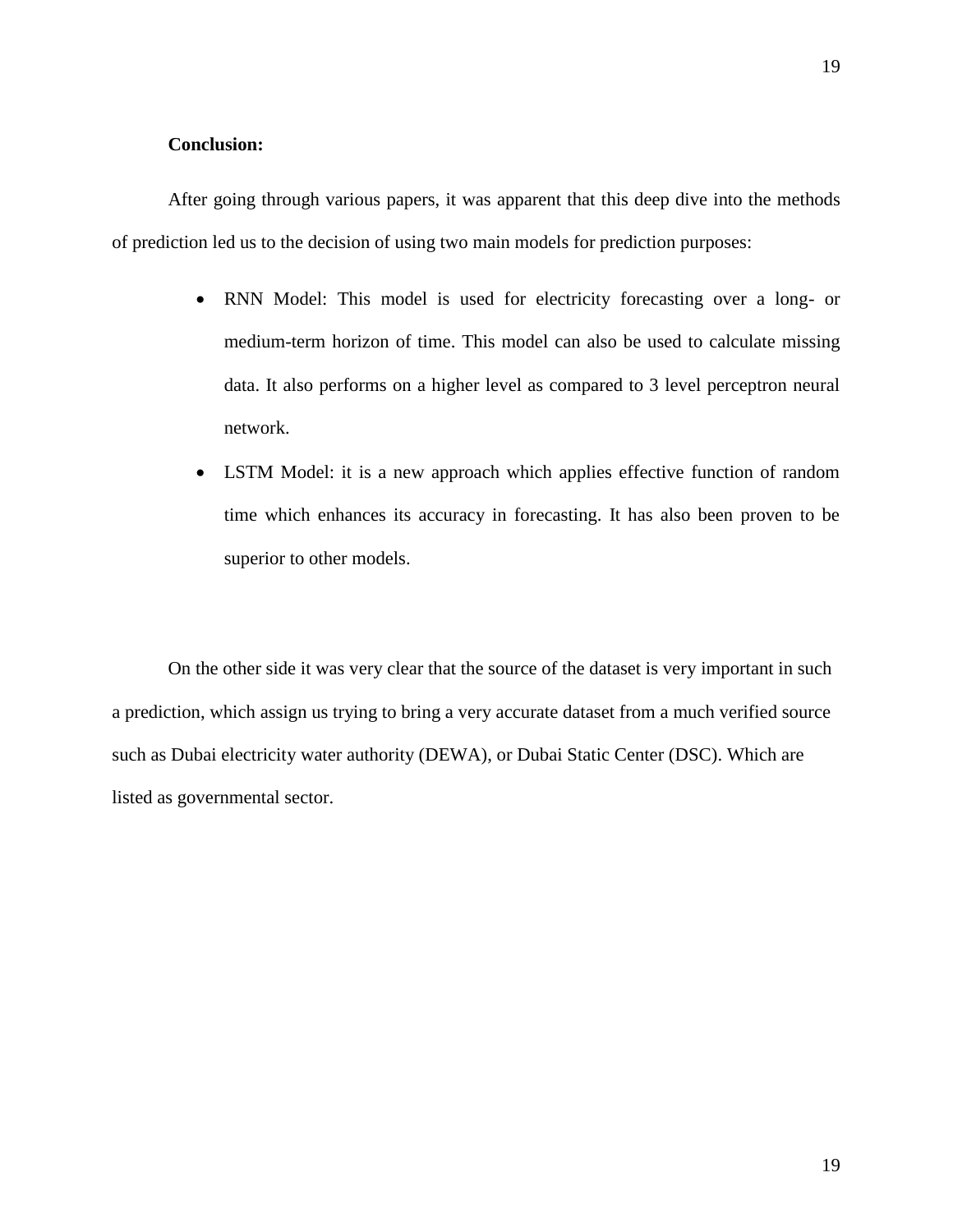#### **Chapter 3- Project Description**

## <span id="page-27-1"></span><span id="page-27-0"></span>**3.1 Project Overview**

The project will go through several phases in which it will prepare the selected dataset to be utilized to test and model the proposed predictions. The project will start by the preprocessing steps of data cleaning, and normalization which consist of dealing with redundant, and missing data and making sure that the data the is present within the dataset to integrity. The dataset will be later explored by visualizing the data using numerous appliances to generate a diverse selection of visuals to gain insight from the different features and their relationships. Testing and modeling will focus on verifying our prediction by various means such as model comparison and several estimates regarding several dimensions through the power usage and years.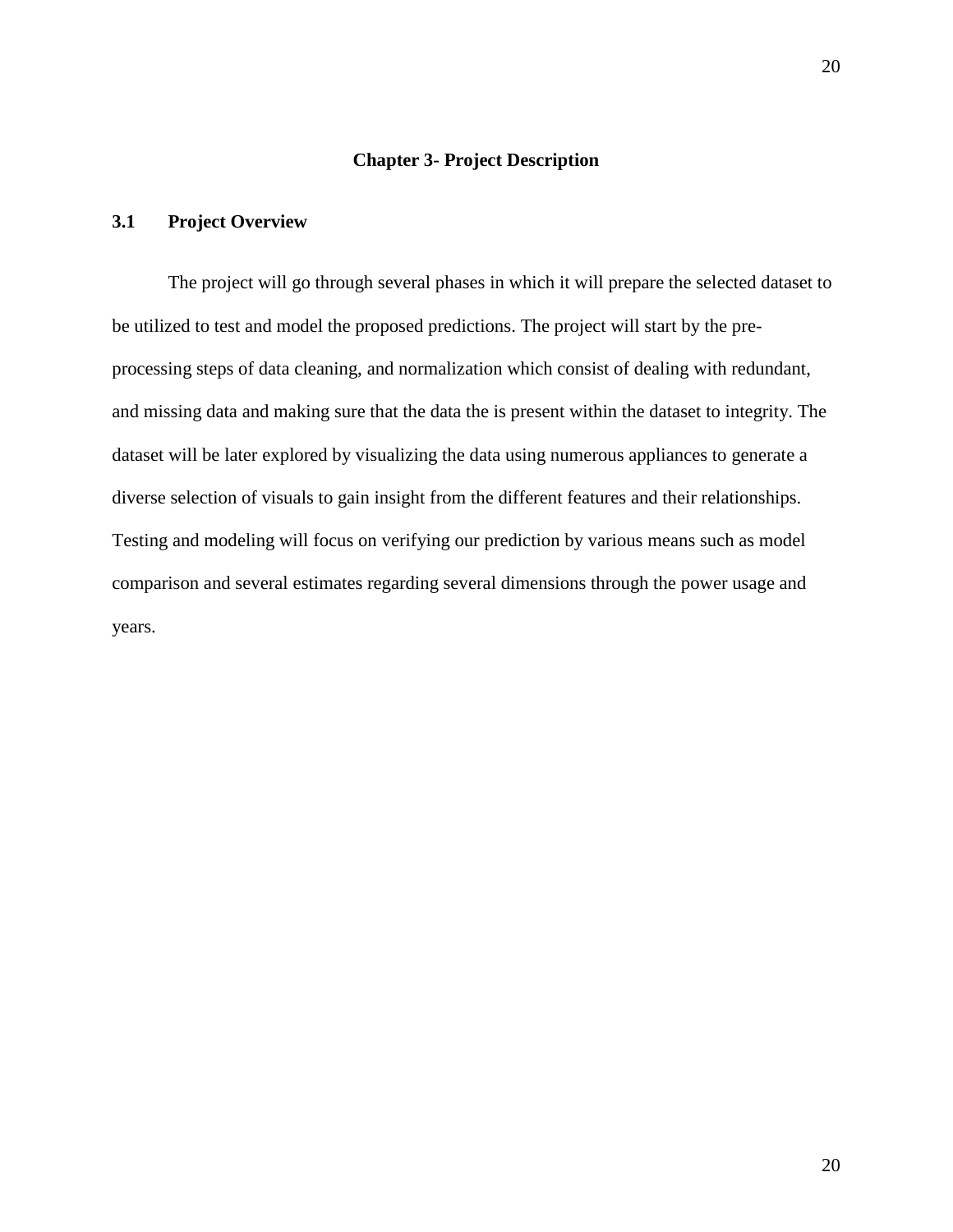| System Energy Requirement (Gwh)               |
|-----------------------------------------------|
| Years                                         |
| Residential Energy Consumed Units (GWh)       |
| Residential Number of consumers               |
| <b>Commercial Number of consumers</b>         |
| Commercial Energy Consumed Units (GWh)        |
| Duration                                      |
| <b>Industrial Number of consumers</b>         |
| <b>Industrial Energy Consumed Units (GWh)</b> |
| Area Capacity                                 |
| Other Number of consumers                     |
| Other Energy Consumed Units (GWh)             |
| <b>Total Number of consumers</b>              |
| <b>Total Energy Consumed Units (GWh)</b>      |
| <b>Power Maintenance</b>                      |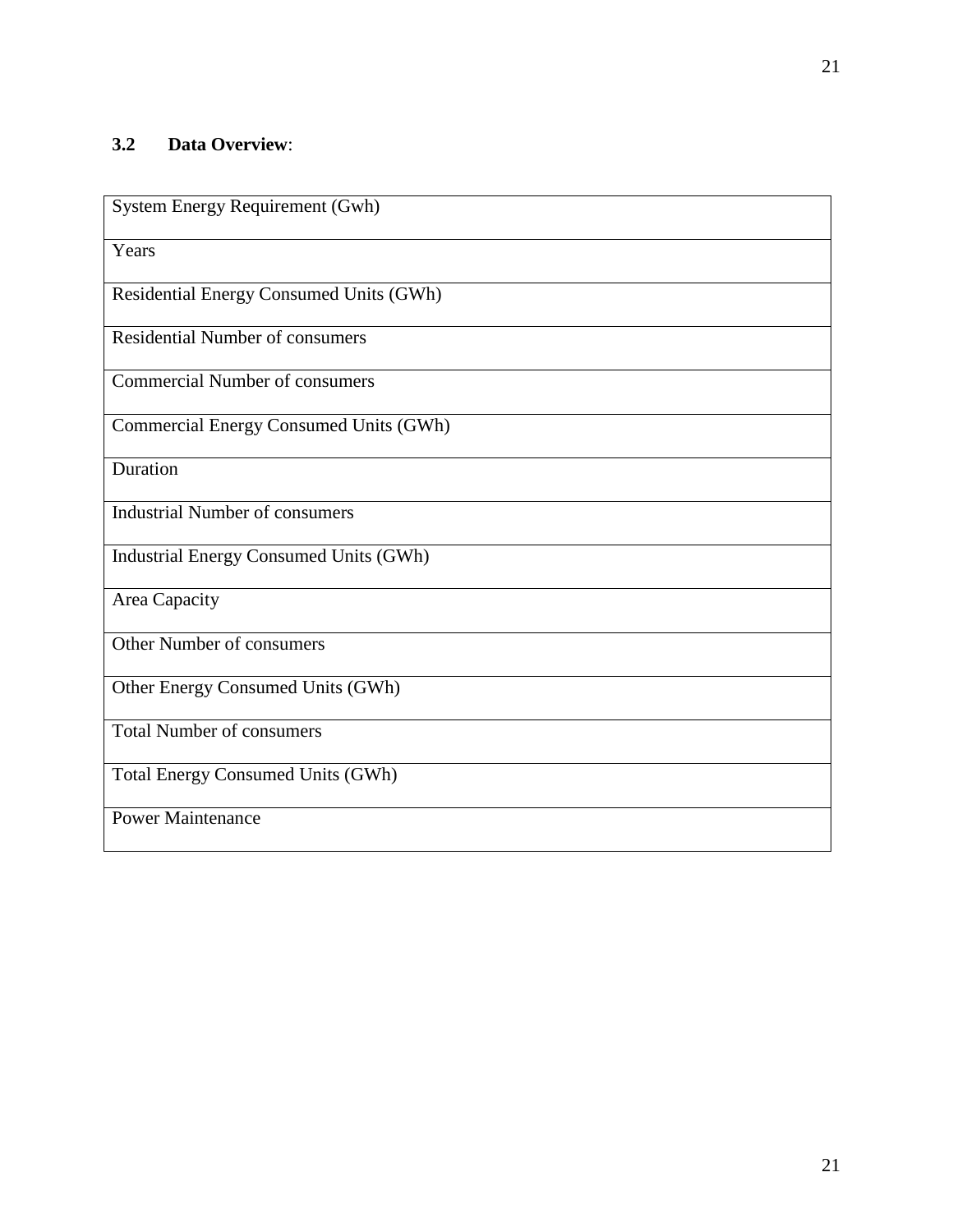#### **Chapter 4- Project Analysis**

## <span id="page-29-1"></span><span id="page-29-0"></span>**4.1 Initialization**

import warnings warnings.filterwarnings('ignore') warnings; interwarnings; ignore<br>import nampy as np<br>import pandas as pd<br>import matplotlib.pyplot as plt<br>plt.style.use('fivethirtyeight')

The figure above shows the Loading of all required libraries and packages.

```
df = pd.read_csv('Electric_consumption.csv')
```
Upload dataset and safe in the data frame called df. Data file is in csv format

```
df.columns=['Date', 'Consumption']
  df=df.dropna()
  df['Date'] = pd.to_datetime(df['Date'])
  df.set_index('Date', inplace=True) #set date as index
  df.head()
```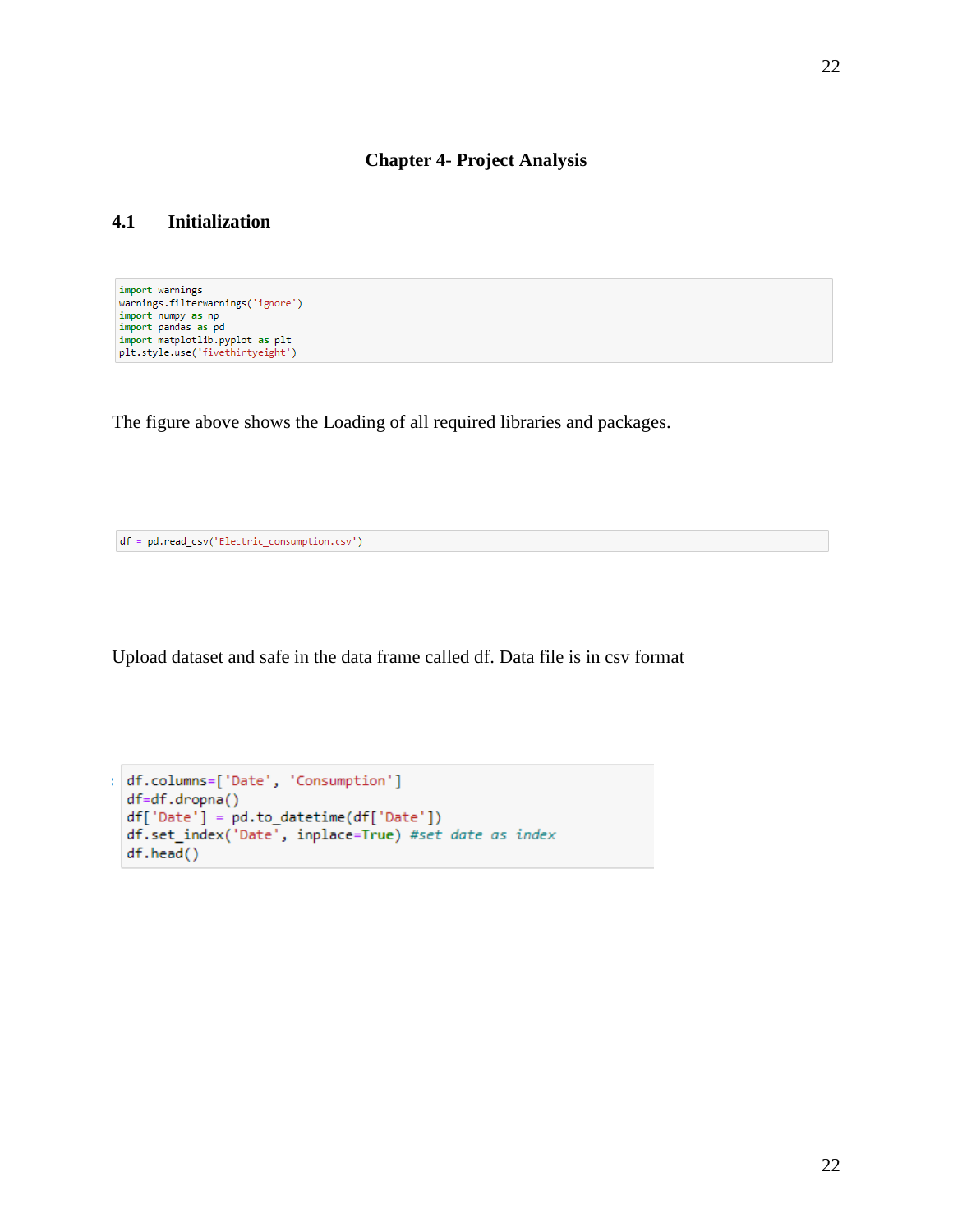# **Consumption**

| Date       |        |
|------------|--------|
| 2012-10-12 | 7.098  |
| 2012-10-13 | 11.087 |
| 2012-10-14 | 13.223 |
| 2012-10-15 | 10.257 |
| 2012-10-16 | 9.769  |

# **4.2 Consumption Visualization:**

The below section will encompass the visualization for the power consumption between 2013 and 2014.

```
plt.xlabel("Date")
plt.ylabel("Consumption")
plt.title("production graph")
plt.plot(df)
```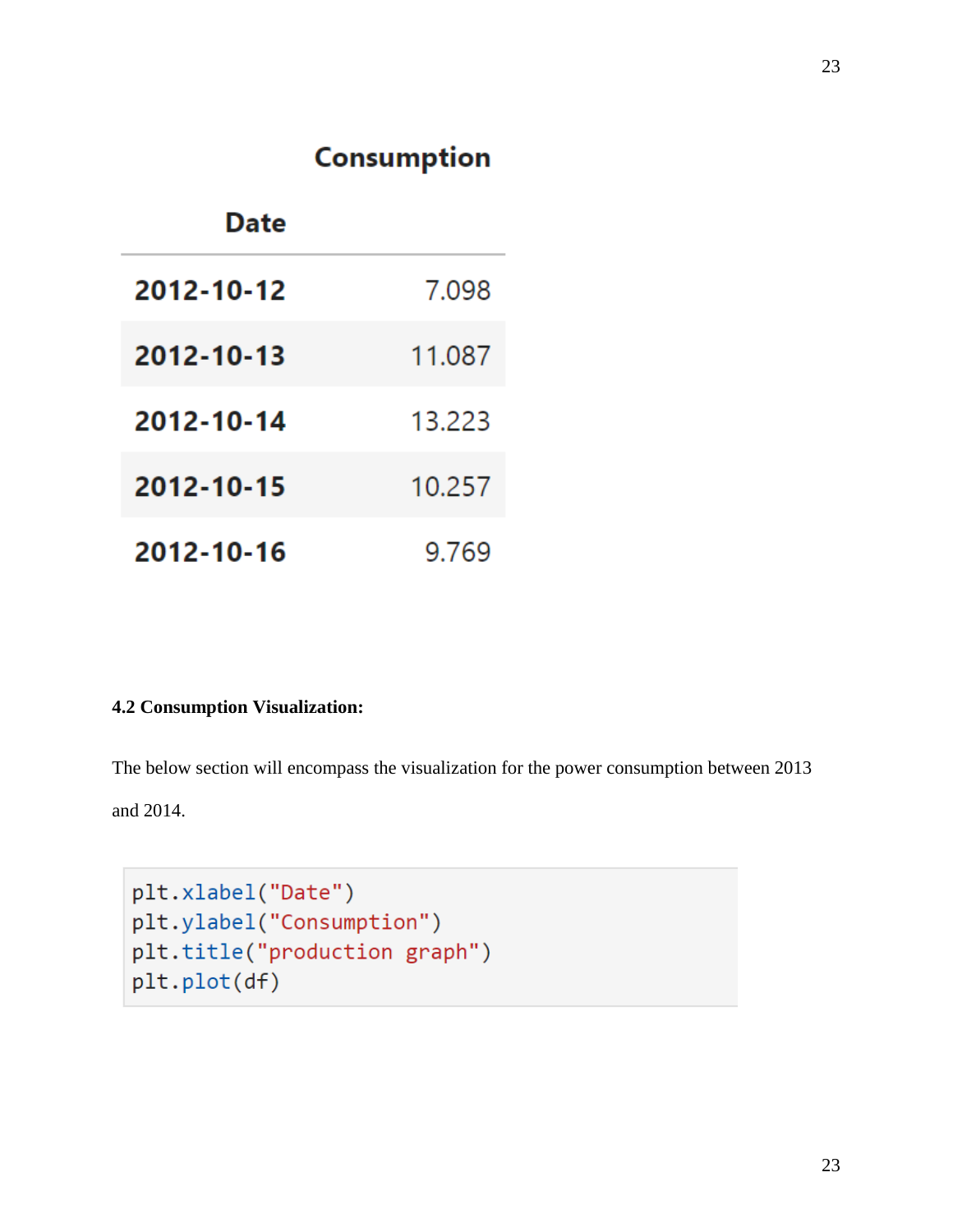

**Figure 3 Energy Consumption through years.**

df.plot(style='k.') plt.show()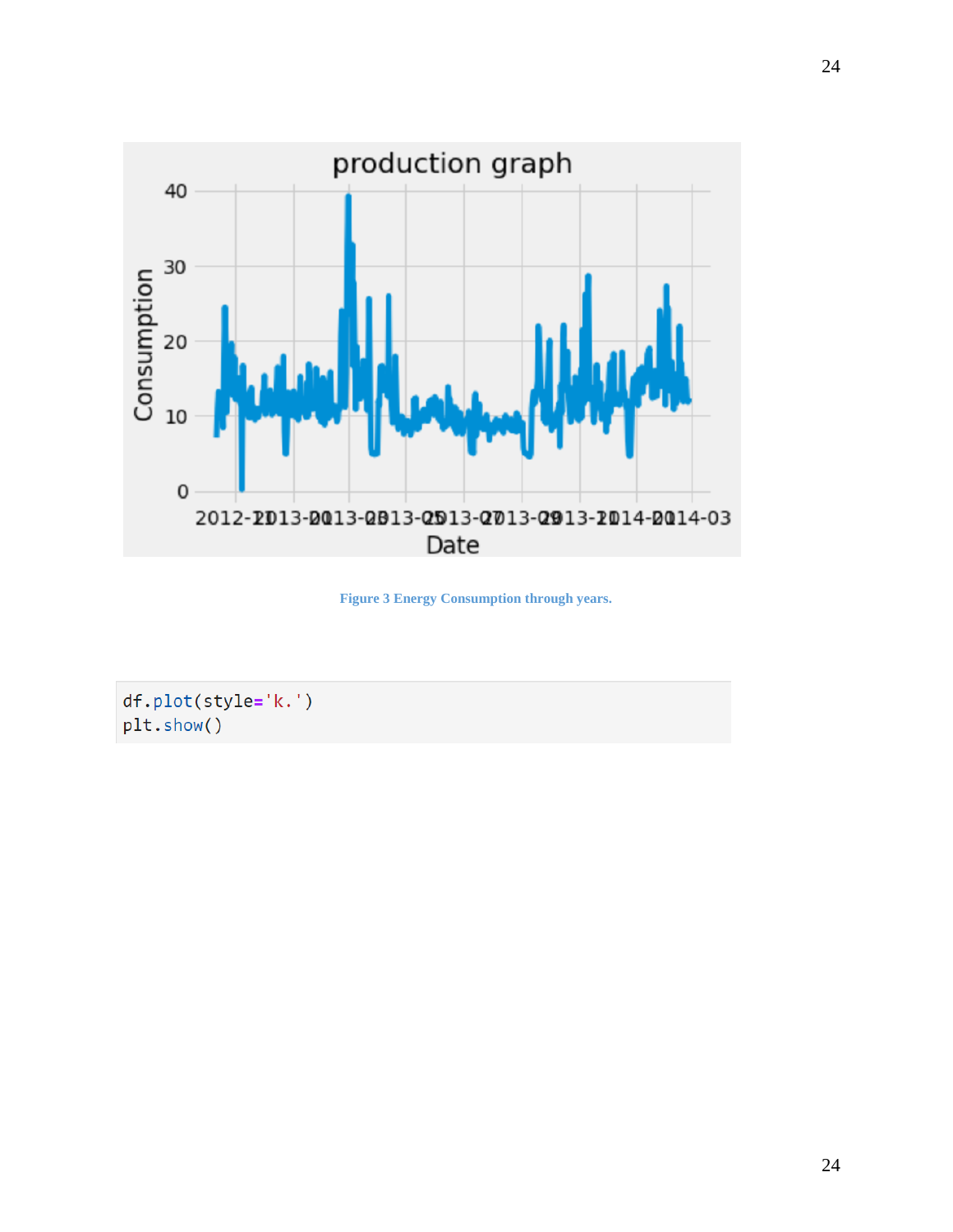

Both graphs above shows the distribution of the consumption ratio between January 2013 and January 2014.

**Figure 4 Energy Consumption Actual**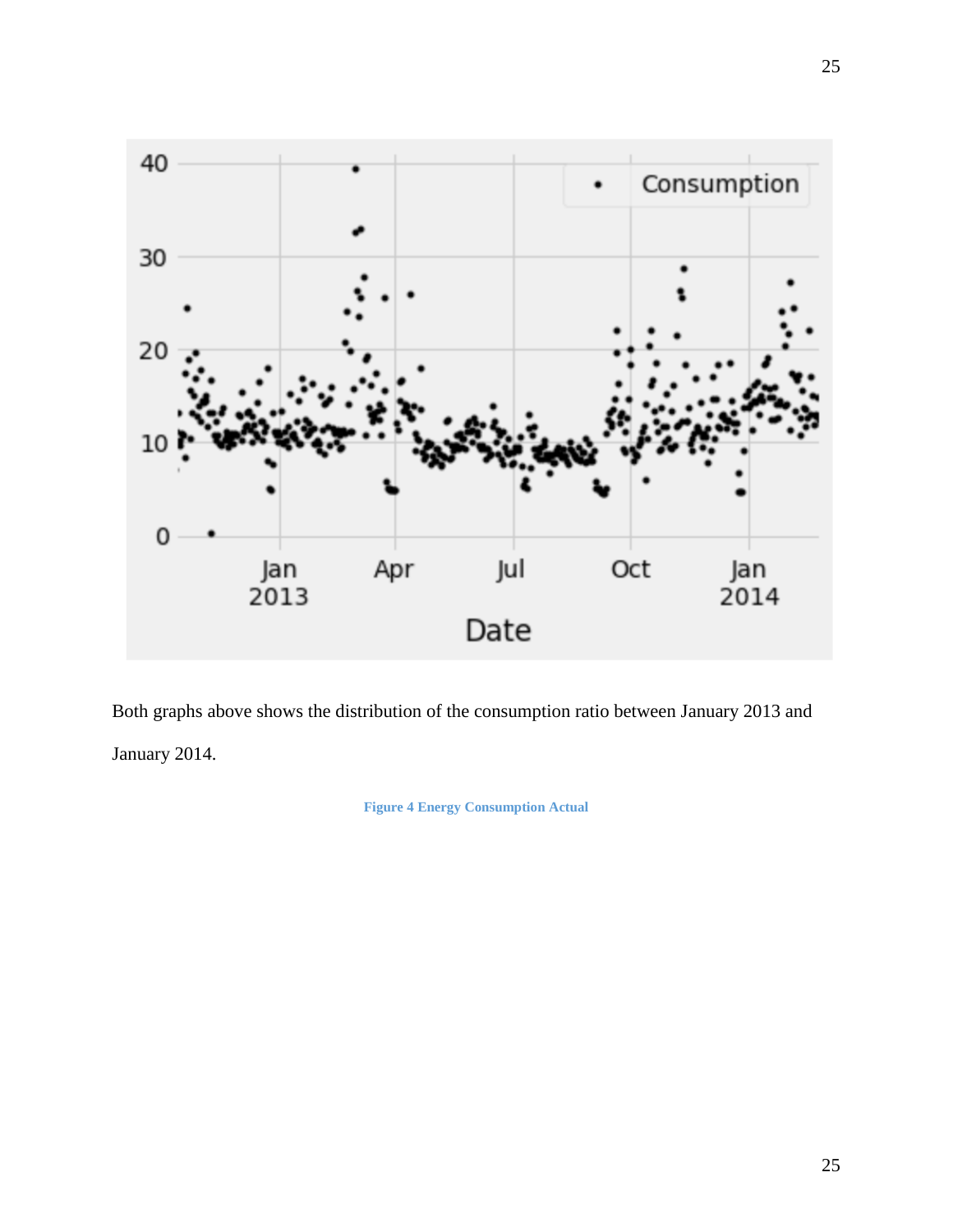#### **4.3 Simulations, and Model Testing:**

The next section has been broken into two parts. The first portion is concerned with the simulation results obtained by SPSS software, while the second section is concerned with the performance of the ML model.

First, we compare dataset provided the actual power consumption and predicted power consumption. Where we can see the data fluctuation over the graph by using Simple RNN Model.



**Figure 5 Prediction made by simple RNN model**

Secondly, we compare dataset provided the actual power consumption and predicted power consumption. Where we can see the data fluctuation over the graph by using Simple LSTM Model. Each model gives different power consumption prediction over the same time and power.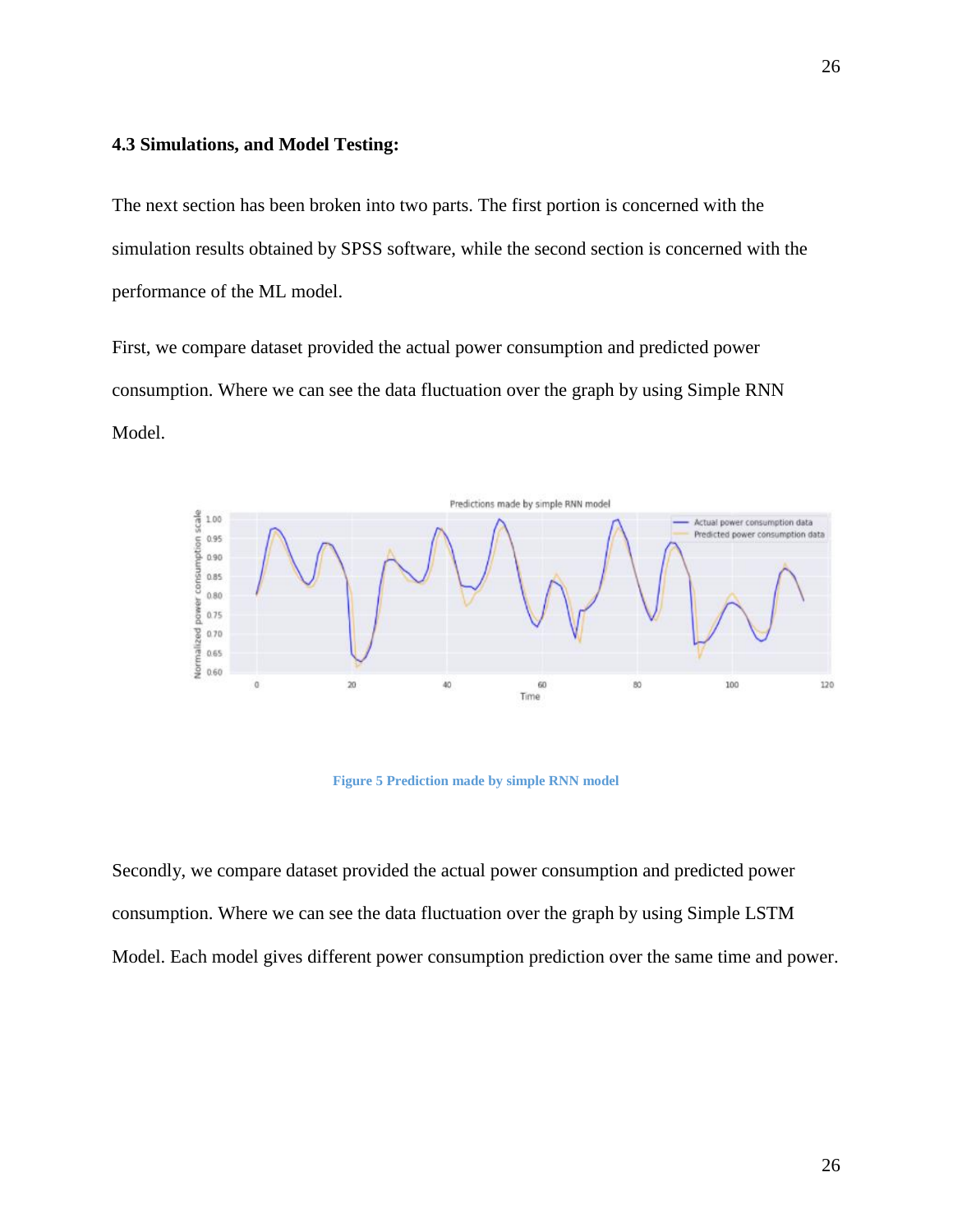

**Figure 6 Predictions made by LTSM model**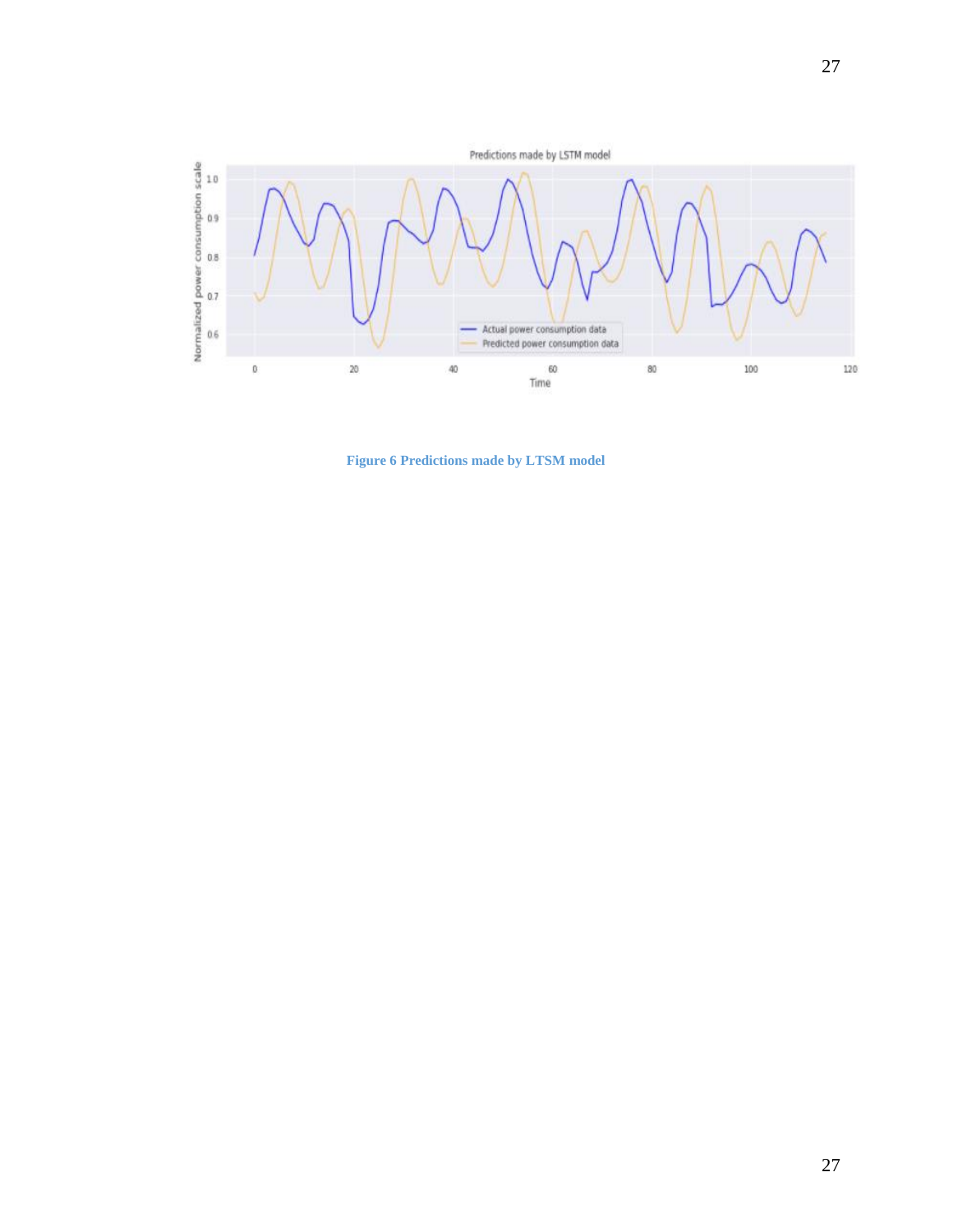|                         | <b>Time Frame</b> | <b>Power Consumption Scale</b> |           | <b>Accuracy</b> |
|-------------------------|-------------------|--------------------------------|-----------|-----------------|
|                         |                   | <b>Actual</b>                  | Predicted |                 |
| <b>Simple RNN model</b> | $\overline{0}$    | 0.80                           | 0.80      | 98-99%          |
|                         | 20                | 0.65                           | 0.80      |                 |
|                         | $\overline{40}$   | 0.95                           | 0.93      |                 |
|                         | 60                | 0.75                           | 0.75      |                 |
|                         | 80                | 0.85                           | 0.85      |                 |
|                         | 100               | 0.77                           | 0.80      |                 |
|                         | 120               | 0.79                           | 0.79      |                 |
| <b>LSTM</b> model       | $\boldsymbol{0}$  | 0.81                           | 0.7       | 75-80%          |
|                         | 20                | 0.65                           | 0.93      |                 |
|                         | 40                | 0.95                           | 0.82      |                 |
|                         | 60                | 0.62                           | 0.71      |                 |
|                         | $\overline{80}$   | 0.88                           | 0.95      |                 |
|                         | 100               | 0.78                           | 0.7       |                 |
|                         | 120               | 0.79                           | 0.87      |                 |

The above table shows the comparison of two model Simple RNN and LSTM with time frame, power consumption scale and accuracy. Here the prediction has been made on different time scale range from 0 to 120 with interval of 20 each. Power consumption scale is divided into two parts, first actual power consumption and second predicted power consumption by two models (Simple RNN and LSTM).

Prediction made by simple RNN shows similarity between actual power consumption and prediction power consumption, which is highest around 0.95 and 0.93 respectively at 40 time frame while lowest is 0.65 and 0.85 respectively at 20 time frame. From the above table it is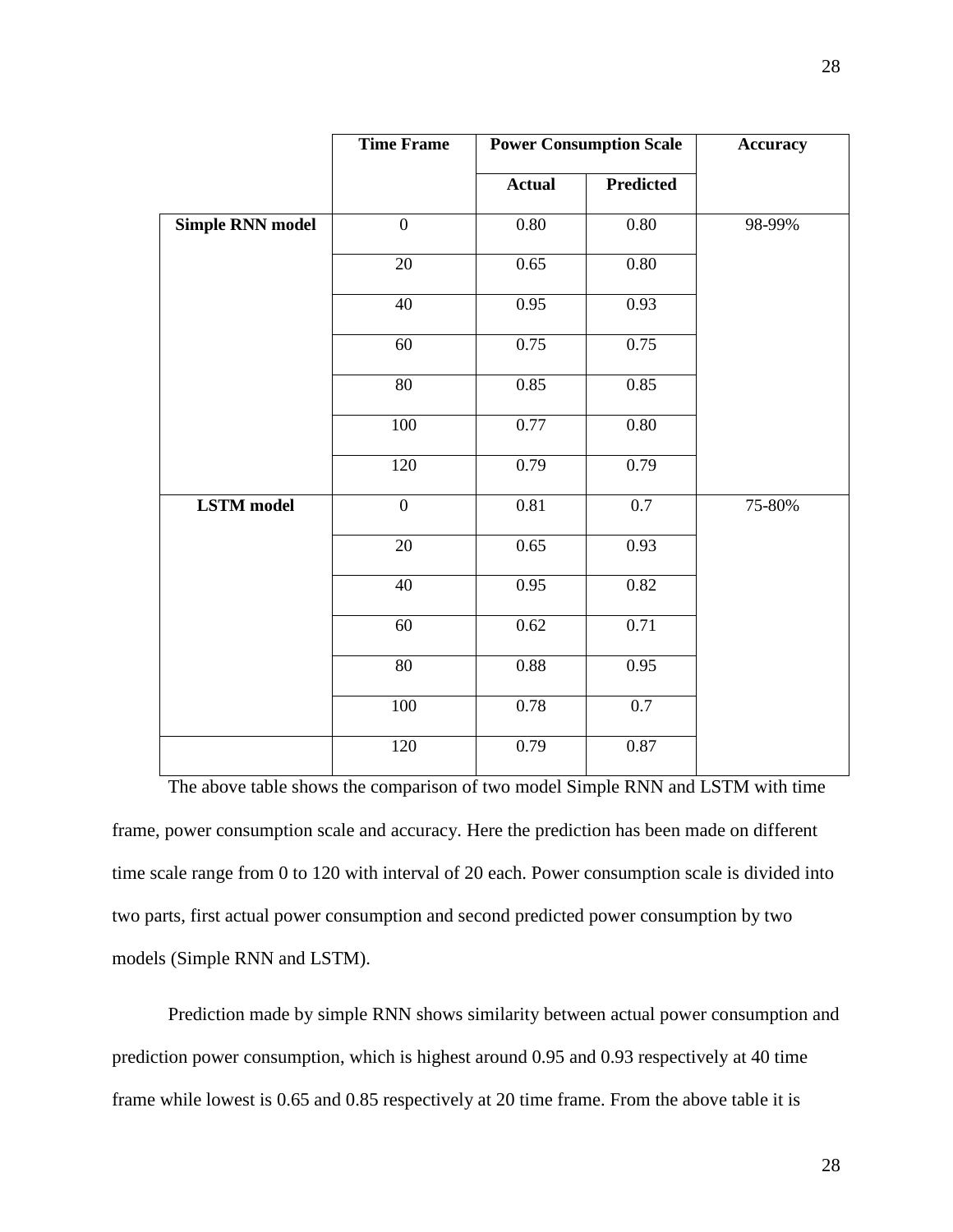shows that RNN model shows perfect prediction of power consumption. On the other hand LSTM model shows dissimilarity between actual power consumption and predicted power consumption. In LSTM at some time frame the predicted value shows higher power consumption than actual and at some time frame predicted value shows lower power consumption than actual.

When we compare both the model Simple RNN shows higher accuracy as actual power consumption and predicted power consumption are same which is around 98-99 % while LSTM model accuracy shows unpredicted power consumption between actual and predicted power consumption which is around 75-80%.

## **Analysis**

- The original data was in numerous excel files, which I turned into one clear csv file after some data wrangling and cleaning.
- Importing the necessary python modules was followed by loading the dataset and saving it as a csv file (pandas data frame) for easy analysis.
- Cleaning up the data (Duplicates, null values, data types)
- Displaying the data as a data frame allows you to view it and begin studying the data and gaining insights based on trends.

#### **4.4 Setting up the Model**

The first step in creating the model is to divide the data into two sets: training and testing. The relationship between the two may be any ratio, but more training data equals greater learning, and that is exactly what the job requires. In the Scikit learn package for Python, there is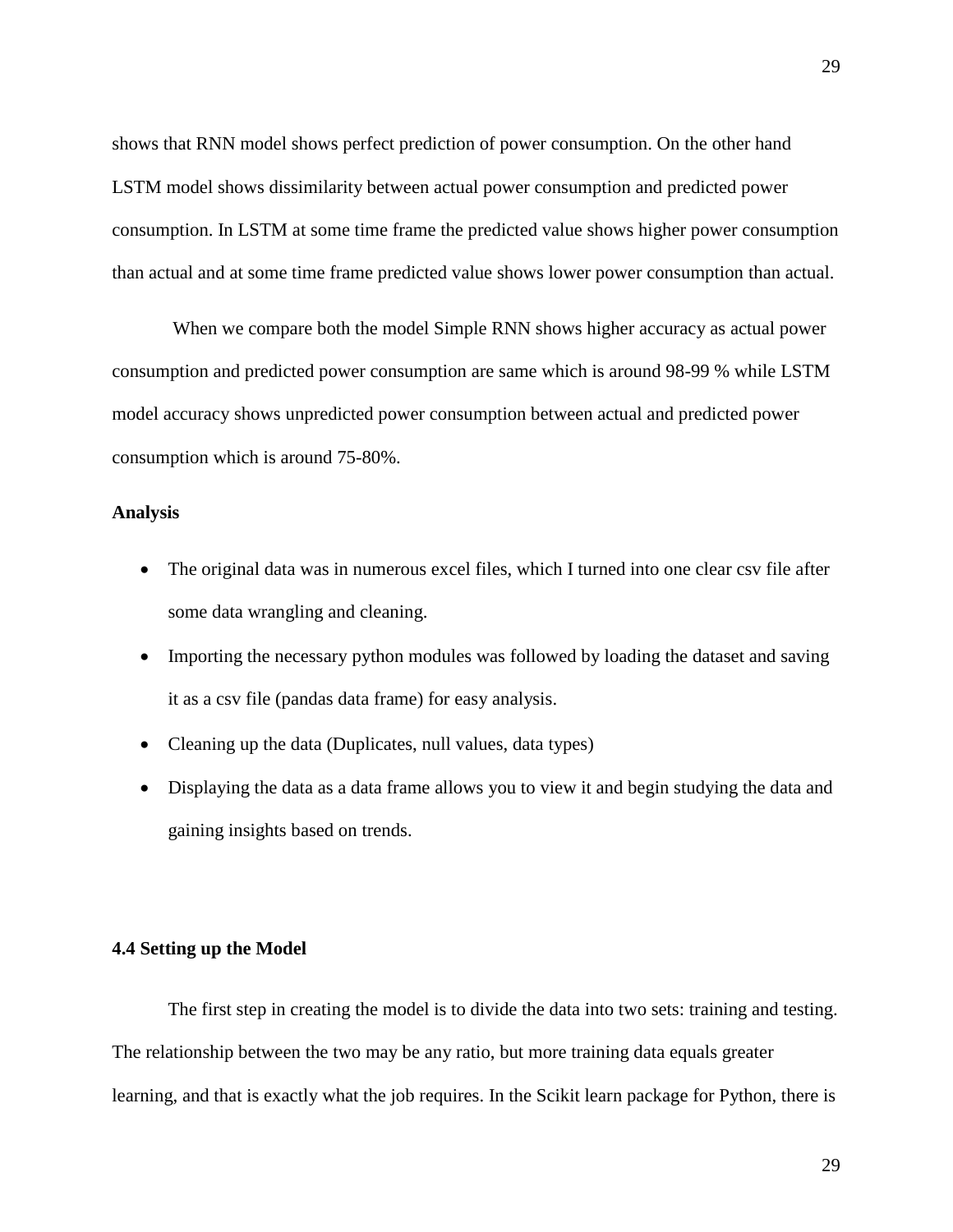an inherent function called train test split. The instructions that were used to divide the data set are shown in the following lines.

X\_train, X\_test, Y\_train, Y\_test= train\_test\_split (X, Y, shuffle=True, test\_size=0.2) The characteristics array is specified by the letter X, and the target value is represented by the letter Y. If the default settings are used within the brackets, this command will automatically divide the data into two groups: 75 percent for training and 25 percent for testing. If the default parameters are not used, this command will split the data manually. The following are some of the most significant criteria to consider:

# Test size = the percentage of test data in input data Shuffle= whether to shuffle or not the data while splitting. True means yes.

After we have divided the data, we will present the model that will be employed, which will be a random forest in this case. We use the Random Forest Regressor from the ensemble techniques in the Scikit package to predict forest fires. There are just a few settings that need to be specified for a random forest. However, the default values of the parameters are utilized for the initial execution. Following are some example command lines that demonstrate how the model is fitted using the fit command: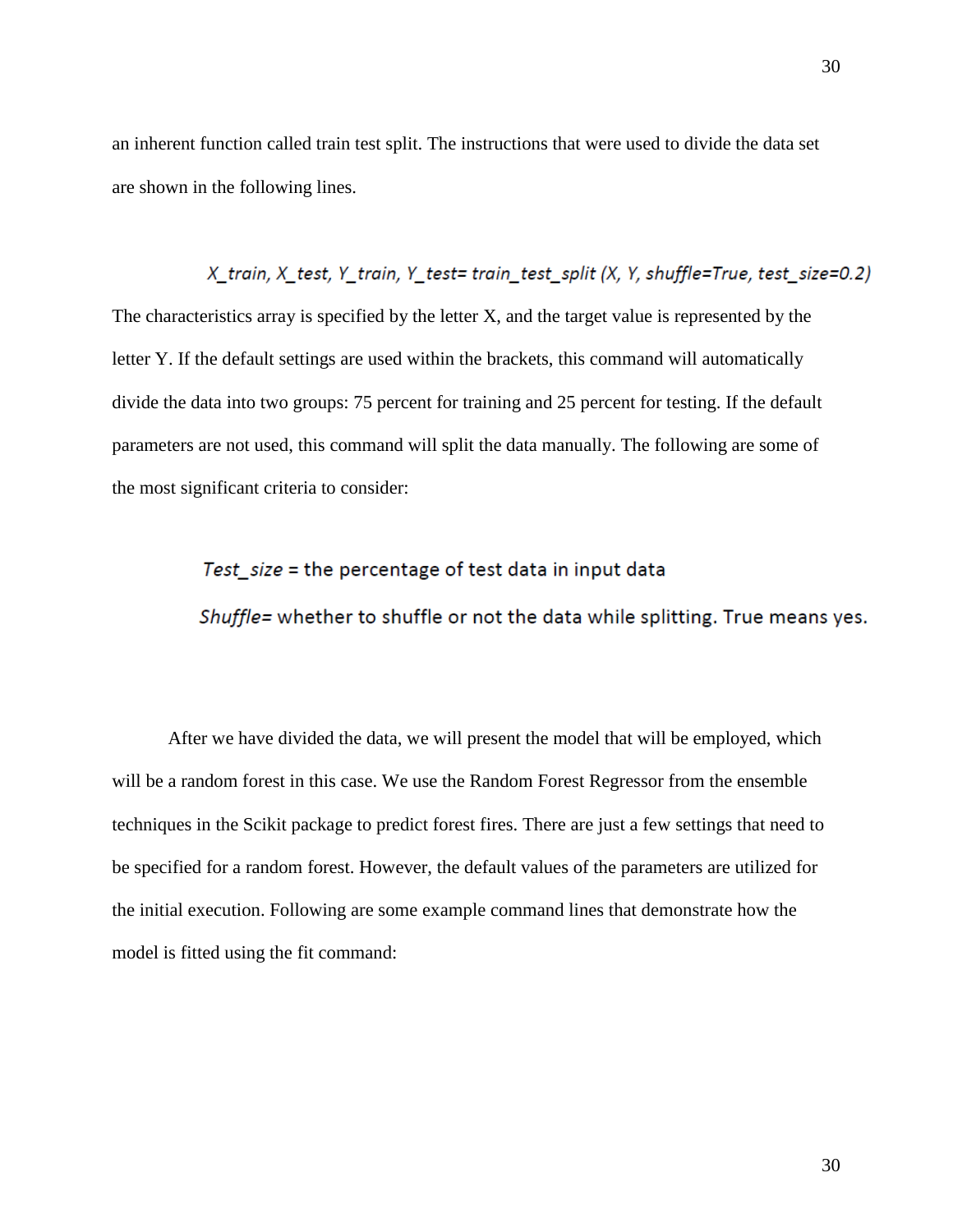rf = RandomForestRegressor (n\_estimators=1000, random\_state=42) rf.fit(X\_train, y\_train)

#### **4.5 Model for actual and predicted model**

Starting with KNN model, k-nearest neighbours (KNN) algorithm is a simple, supervised machine learning algorithm that is mainly used to solve different issues in both and regression problems. It's easy to implement it and understand it but the hard part you may face in it is that it has a major drawback of becoming significantly slows as the size of that data in use grows**.**

Second comes the LTSM algorithm, long short-term memory (LSTM) is basically an artificial recurrent neural network which is used in the field of deep leaning. LSTM networks are well-suited to classifying, processing and making predictions based on time series data, since there can be lags of unknown duration between important events in a time series.

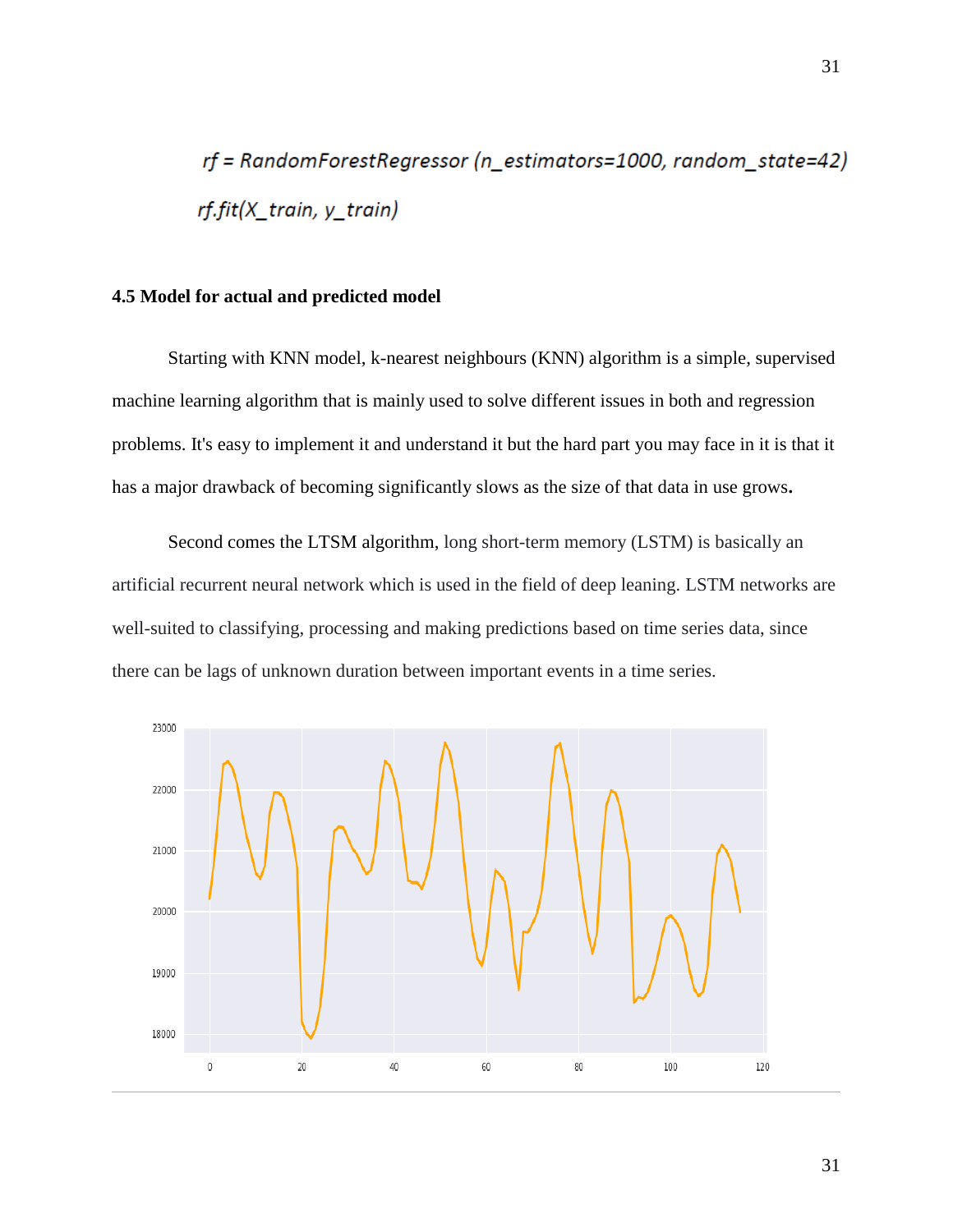



#### **Figure 8 Prediction Vs Previous and actual data**

Figure 8 above shows the actual and predicted data from our model. From the figure 7 we can see that there is a high correlation between the actual and the predicted data showing that the model if fit.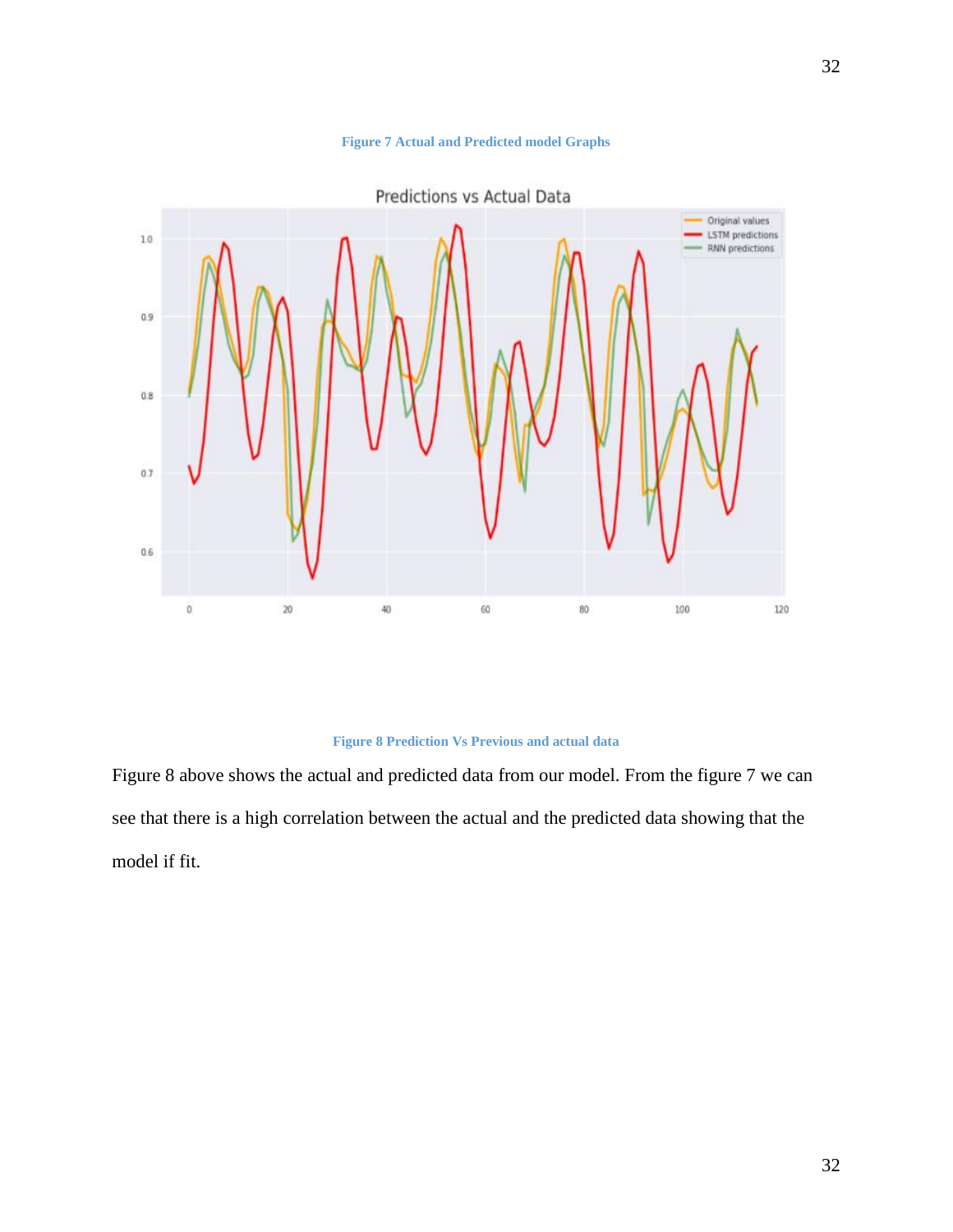

**Figure 3 Energy Consumption in megawatts**

The expo 2020 is one of the most prominent and workable power consumption plan over the decade where smart sustainable plan worked by using solar system and active industry standards.

## **ENERGY**

**SUSTAINABILITY OBJECTIVES** Ensure efficient energy use and sustainable energy production across Expo 2020 by applying (1) passive design solutions and appropriate 'active' industry standard solutions and (2) innovative technological solutions and renewable energy systems

#### **KPIs**

Reduce energy demand in buildings by 20% in comparison to international standards

**2020 PERFORMANCE** Reduction when compared to international standards

 $\mathbf{A}$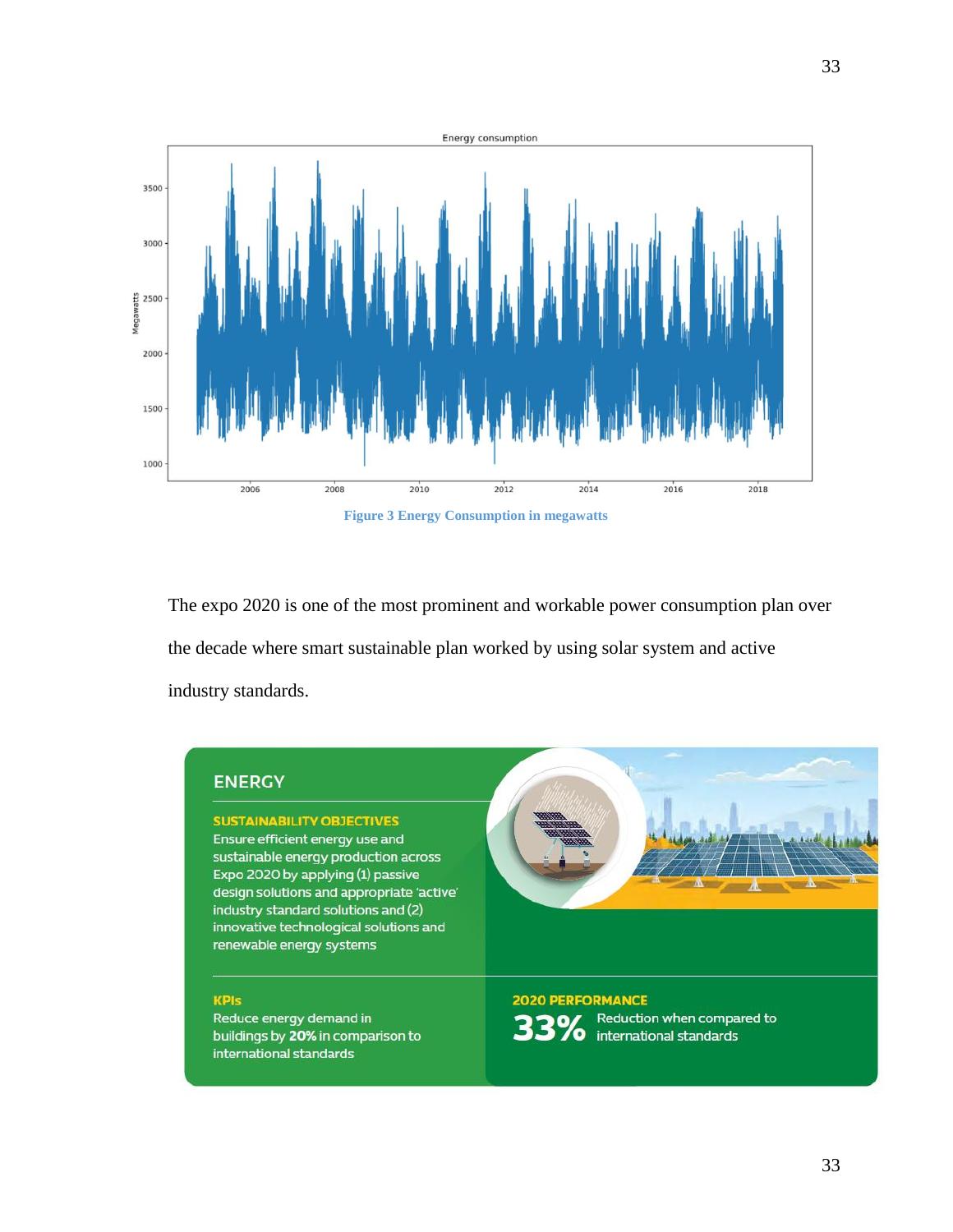The result analysis in python by using discussed libraries and algorithm we can see the less power consumption been predicted in the results of this research work. Over all 33% reduction is recorded in expo 2020 when we compared our result with the given data.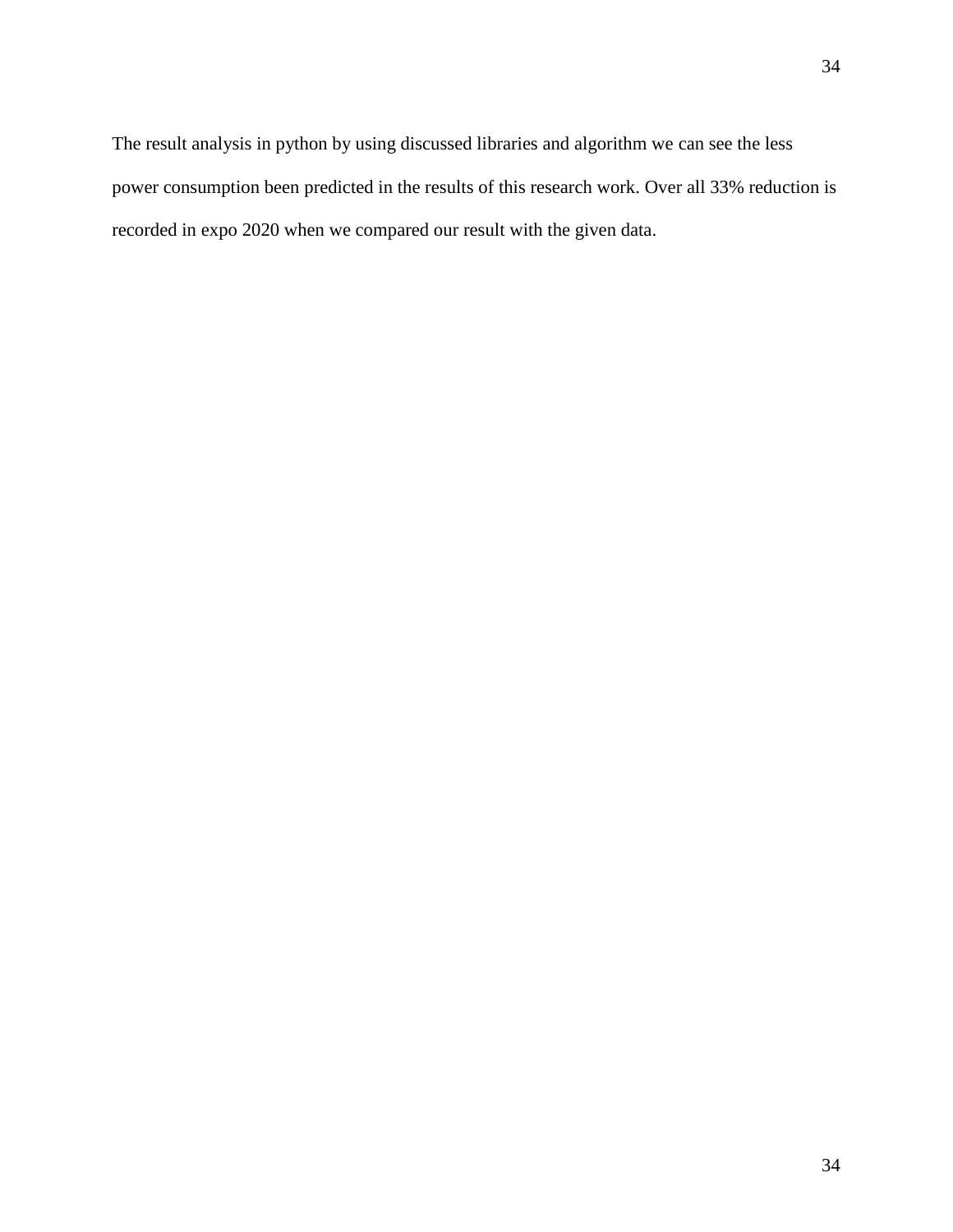#### **Chapter 5 Conclusion**

## <span id="page-42-1"></span><span id="page-42-0"></span>**5.1 Conclusion**

To predict energy services in Expo, this research integrated numerical and predictive machine learning supervised methodologies. It was discovered that trying to acquire and prepare real-world power consumption data for use in EP simulations resulted in higher prediction outcomes. For the first and third quarters of the year, the forecast consumption based on actual consumption was closer to the predicted power consumption.

The Random Forest Regressor ML model was used to anticipate the energy services based on EP simulated data, and the results were promising. The model also included certain characteristics based on historical and engineering information, as well as data from the first year's metrology and some historical and engineering knowledge. The findings revealed that historical data, such as consumption in the previous hour, had a strong relationship with the output of the system. In this case, the Feature Selection stage resulted in more accurate findings while also saving computing time.

Specifically, the obsolete EP models were shown to have limitations since they underestimated the overall consumption while overestimating the amount of energy used by the HVAC system. EP models were most likely created a long time ago, and as a result, they do not take into consideration any changes that have occurred in the equipment or the energy use policy of the Expo.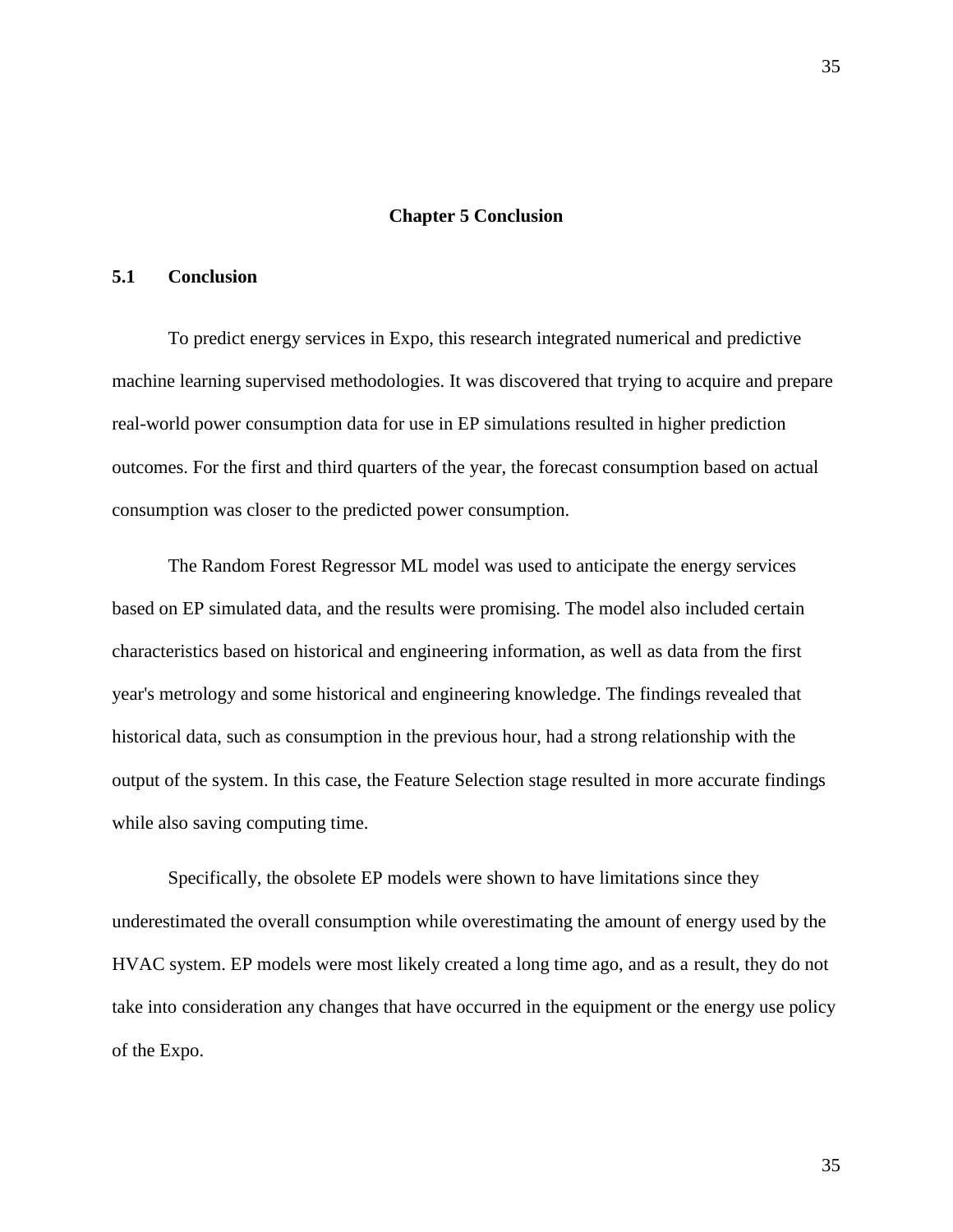Furthermore, the models were created using an outdated version of EP software (v8.2) that is no longer accessible on the company's website. The models were upgraded to the most recent version of the program (v8.8) by using a specific command provided by subsequent versions of the software to cope with similar issues. These conversions required a significant amount of time, and it is possible that they had an impact on performance.

The meteorological data was not readily accessible for the duration of the trials due to a lack of resources. It is estimated that over 15% of the power data was extrapolated or generated based on patterns in the data. Some meteorological entities were collected from another metrological station that had an impact on the performance and were used in this study.

## <span id="page-43-0"></span>**5.2 Recommendations**

Testing with more datasets may increase the accuracy of the information and prediction which will help in the diffrentiality and comparison between one places to another, especially if it was tested in other countries in the future, which will lead to more steady plans to overcome the usage of electricity. As well as you can use the same dataset but with different subsets with this data. As well as testing random combinations or specified sets is recommended due to the environment of predictions, the more the available data and tests, the more it's easier to predict the right accurate thing.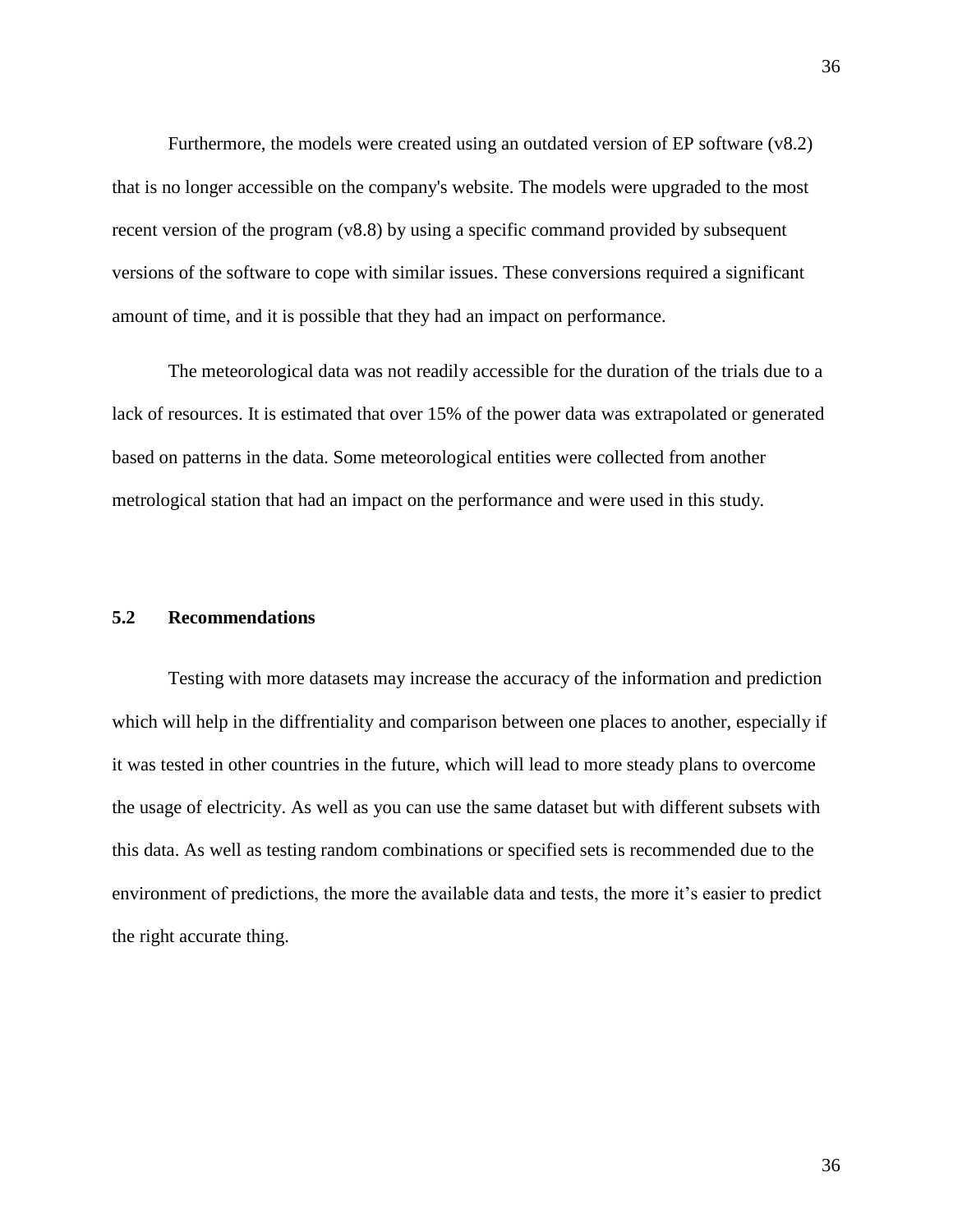## <span id="page-44-0"></span>**5.3 Future Work**

Further research should aim for trying new advances techniques in different ways of summarizing different subsets either from the same dataset or another. It is also recommended to use other dataset which can be more balanced and accurate such as datasets from the main supplier of electricity in the country that is being studied for example DEWA in Dubai. This will lead into calculating feature across different dataset which may or may not have similar predictions which by it turn will affect the approach and focus of the selection that will get you much more accurate models and create a greater prediction process. As well as for the future researches, computer limitation should be considered in terms of giving accurate predictions and avoid forcing the model to use all the available processors.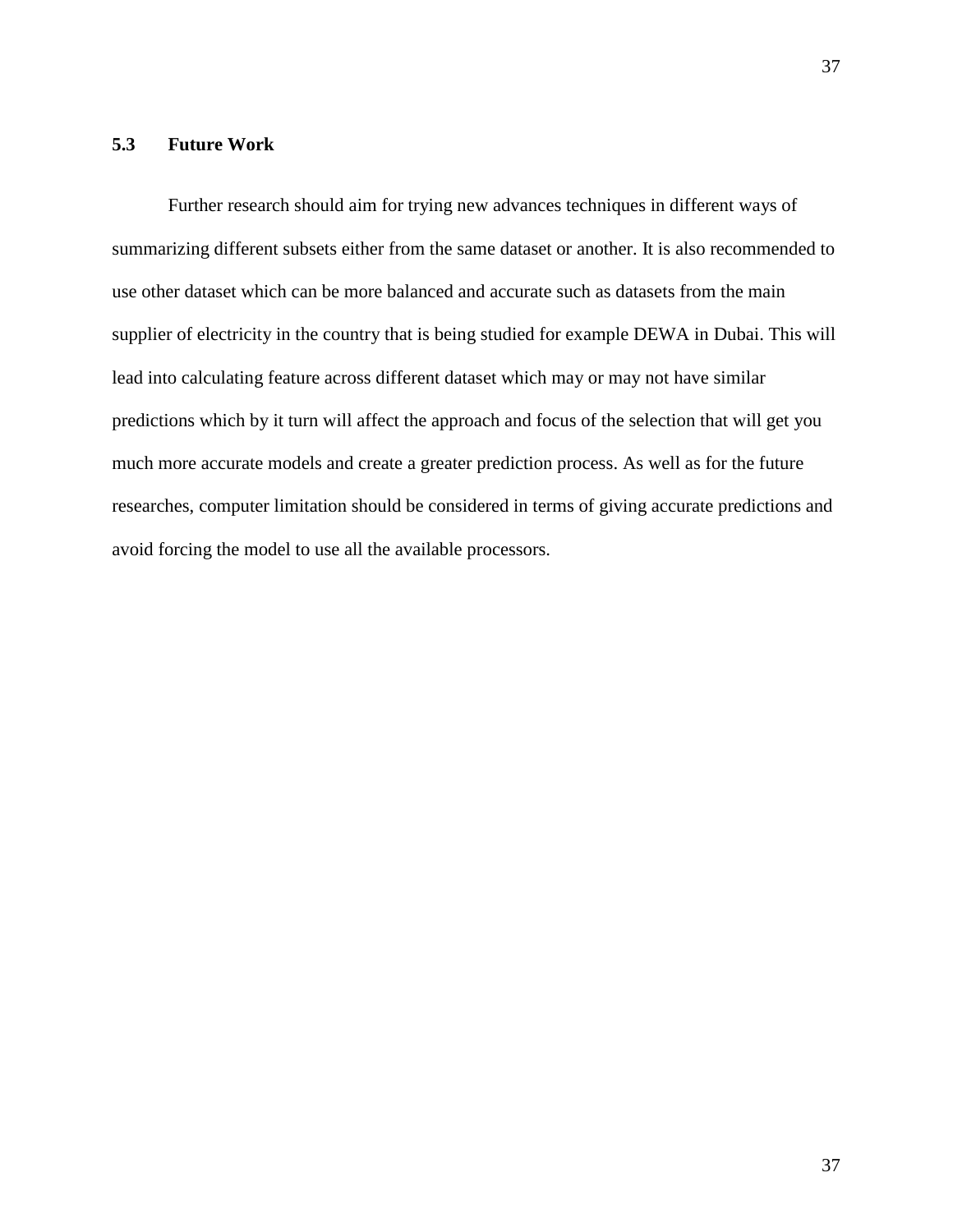#### **References**

#### **References**

- Arouri, M. E. H., Youssef, A. B., M'henni, H., & Rault, C. (2012). Energy consumption, economic growth and CO2 emissions in Middle East and North African countries. *Energy policy*, *45*, 342-349.
- Azadeh, M. A., & Sohrabkhani, S. (2006, December). Annual electricity consumption forecasting with Neural Network in high energy consuming industrial sectors of Iran. In *2006 IEEE International Conference on Industrial Technology* (pp. 2166-2171). IEEE.
- Badal, F. R., Das, P., Sarker, S. K., & Das, S. K. (2019). A survey on control issues in renewable energy integration and microgrid. *Protection and Control of Modern Power Systems*, *4*(1), 1-27.
- Benedetti, M., Cesarotti, V., Introna, V., & Serranti, J. (2016). Energy consumption control automation using Artificial Neural Networks and adaptive algorithms: Proposal of a new methodology and case study. *Applied Energy*, *165*, 60-71.
- Bilil, H., Aniba, G., & Maaroufi, M. (2014). Multiobjective optimization of renewable energy penetration rate in power systems. *Energy Procedia*, *50*, 368-375.
- Dahan, A. (2020). The Economic Effect of Expo 2020 On The Demand For Electricity In Dubai Economics, Estimation, & Forecast (2001 – 2022). *Journal Of Critical Reviews*, *7*(5). doi: 10.31838/jcr.07.05.148